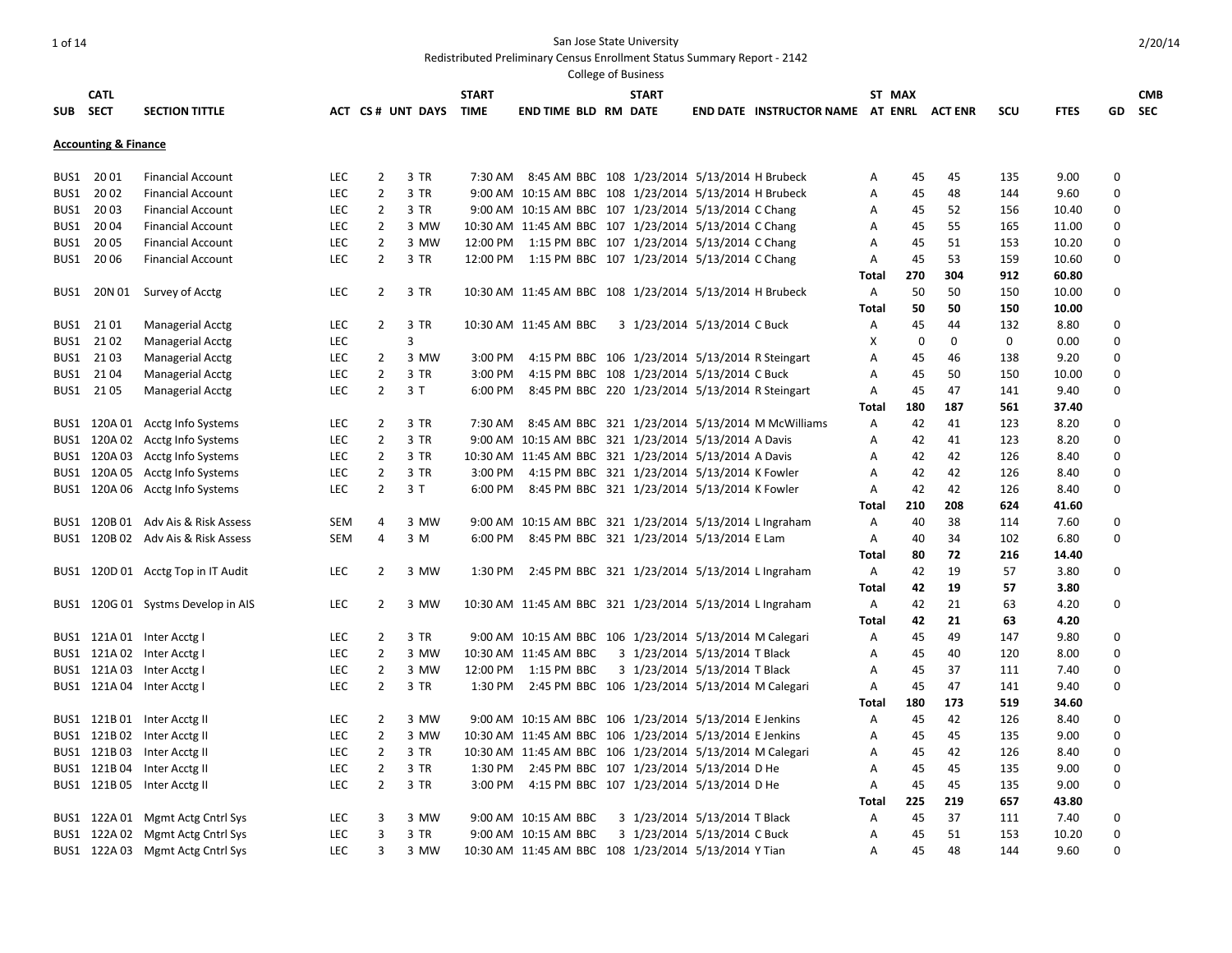Redistributed Preliminary Census Enrollment Status Summary Report - 2142

|          | <b>CATL</b> |                                   |            |                |                  | <b>START</b> |                                                           | <b>START</b> |                               |                                  |              | ST MAX      |                |             |             |                  | <b>CMB</b> |
|----------|-------------|-----------------------------------|------------|----------------|------------------|--------------|-----------------------------------------------------------|--------------|-------------------------------|----------------------------------|--------------|-------------|----------------|-------------|-------------|------------------|------------|
| SUB SECT |             | <b>SECTION TITTLE</b>             |            |                | ACT CS# UNT DAYS | <b>TIME</b>  | <b>END TIME BLD RM DATE</b>                               |              |                               | END DATE INSTRUCTOR NAME AT ENRL |              |             | <b>ACT ENR</b> | <b>SCU</b>  | <b>FTES</b> | GD               | <b>SEC</b> |
|          |             | BUS1 122A 04 Mgmt Actg Cntrl Sys  | <b>LEC</b> | 3              | 3 MW             |              | 1:30 PM 2:45 PM BBC 107 1/23/2014 5/13/2014 Y Tian        |              |                               |                                  | A            | 45          | 44             | 132         | 8.80        | 0                |            |
|          |             | BUS1 122A 05 Mgmt Actg Cntrl Sys  | LEC        | 3              | 3 TR             |              | 1:30 PM 2:45 PM BBC 108 1/23/2014 5/13/2014 C Buck        |              |                               |                                  | $\mathsf{A}$ | 45          | 50             | 150         | 10.00       | $\mathbf 0$      |            |
|          |             |                                   |            |                |                  |              |                                                           |              |                               |                                  | Total        | 225         | 230            | 690         | 46.00       |                  |            |
|          |             | BUS1 123A 01 Tax Factor Bus Inv   | <b>LEC</b> | $\overline{2}$ | 3 MW             |              | 9:00 AM 10:15 AM BBC 322 1/23/2014 5/13/2014 T Moschetti  |              |                               |                                  | A            | 45          | 51             | 153         | 10.20       | 0                |            |
|          |             | BUS1 123A 02 Tax Factor Bus Inv   | <b>LEC</b> | $\overline{2}$ | 3 MW             |              | 10:30 AM 11:45 AM BBC 322 1/23/2014 5/13/2014 T Moschetti |              |                               |                                  | A            | 45          | 49             | 147         | 9.80        | $\Omega$         |            |
|          |             | BUS1 123A 03 Tax Factor Bus Inv   | <b>LEC</b> | $\overline{2}$ | 3 MW             |              | 3:00 PM 4:15 PM BBC 322 1/23/2014 5/13/2014 T Moschetti   |              |                               |                                  | A            | 45          | 50             | 150         | 10.00       | $\mathbf 0$      |            |
|          |             |                                   |            |                |                  |              |                                                           |              |                               |                                  | Total        | 135         | 150            | 450         | 30.00       |                  |            |
|          |             | BUS1 123C 01 Tax Indy Pass Ent    | <b>SEM</b> | 4              | 3 TR             |              | 12:00 PM 1:15 PM BBC 106 1/23/2014 5/13/2014 J Busch      |              |                               |                                  | Α            | 45          | 45             | 135         | 9.00        | 0                |            |
|          |             | BUS1 123C 02 Tax Indv Pass Ent    | <b>SEM</b> | 4              | 3 MW             |              | 1:30 PM 2:45 PM BBC 322 1/23/2014 5/13/2014 T Moschetti   |              |                               |                                  | $\mathsf{A}$ | 45          | 57             | 171         | 11.40       | 0                |            |
|          |             |                                   |            |                |                  |              |                                                           |              |                               |                                  | Total        | 90          | 102            | 306         | 20.40       |                  |            |
|          | BUS1 124 01 | <b>Forensic Acctg</b>             | <b>LEC</b> | 2              | 3 TR             |              | 4:30 PM 5:45 PM BBC 322 1/23/2014 5/13/2014 W O'Brien     |              |                               |                                  | A            | 45          | 45             | 135         | 9.00        | $\Omega$         |            |
|          | BUS1 124 02 | <b>Forensic Acctg</b>             | LEC        | $\overline{2}$ | 3 R              |              | 6:00 PM 8:45 PM BBC 322 1/23/2014 5/13/2014 W O'Brien     |              |                               |                                  | $\mathsf{A}$ | 45          | 31             | 93          | 6.20        | $\mathbf 0$      |            |
|          |             |                                   |            |                |                  |              |                                                           |              |                               |                                  | Total        | 90          | 76             | 228         | 15.20       |                  |            |
|          | BUS1 125 01 | Spec Fin Rpt Topcs                | <b>LEC</b> | 3              | 3 MW             |              | 1:30 PM 2:45 PM BBC 106 1/23/2014 5/13/2014 E Jenkins     |              |                               |                                  | $\mathsf{A}$ | 45          | 45             | 135         | 9.00        | $\mathbf 0$      |            |
|          |             |                                   |            |                |                  |              |                                                           |              |                               |                                  | Total        | 45          | 45             | 135         | 9.00        |                  |            |
|          | BUS1 126 01 | Adv Acctg                         | <b>LEC</b> | $\overline{2}$ | 3 TR             |              | 9:00 AM 10:15 AM BBC 322 1/23/2014 5/13/2014 M McWilliams |              |                               |                                  | Α            | 45          | 44             | 132         | 8.80        | $\boldsymbol{0}$ |            |
|          | BUS1 126 02 | Adv Acctg                         | <b>LEC</b> | $\overline{2}$ | 3 R              |              | 6:00 PM 8:45 PM BBC 107 1/23/2014 5/13/2014 M McWilliams  |              |                               |                                  | A            | 45          | 34             | 102         | 6.80        | $\Omega$         |            |
|          |             |                                   |            |                |                  |              |                                                           |              |                               |                                  | Total        | 90          | 78             | 234         | 15.60       |                  |            |
|          |             | BUS1 127B 01 Adv Honors Practicum | <b>LEC</b> |                | 3                |              |                                                           |              |                               |                                  | $\times$     | $\mathbf 0$ | $\mathbf 0$    | 0           | 0.00        | 0                |            |
|          |             | BUS1 127B 02 Adv Honors Practicum | LEC        | $\mathbf{2}$   | 3 M              |              | 6:00 PM 8:45 PM BBC 322 1/23/2014 5/13/2014 B Parineh     |              |                               |                                  | Α            | 45          | 30             | 90          | 6.00        | 0                |            |
|          |             |                                   |            |                |                  |              |                                                           |              |                               |                                  | <b>Total</b> | 45          | 30             | 90          | 6.00        |                  |            |
|          | BUS1 12801  | Acct Non-Prf Org                  | <b>LEC</b> | $\overline{2}$ | 3T               |              | 6:00 PM 8:45 PM BBC 107 1/23/2014 5/13/2014 M McWilliams  |              |                               |                                  | A            | 45          | 41             | 123         | 8.20        | $\boldsymbol{0}$ |            |
|          |             |                                   |            |                |                  |              |                                                           |              |                               |                                  | Total        | 45          | 41             | 123         |             |                  |            |
|          |             |                                   |            | $\overline{2}$ | 3 MW             |              |                                                           |              |                               |                                  |              |             | 23             | 69          | 8.20        | 0                |            |
|          |             | BUS1 129A 01 Financial Auditing   | LEC        |                |                  |              | 9:00 AM 10:15 AM BBC 108 1/23/2014 5/13/2014 A Pahler     |              |                               |                                  | $\mathsf{A}$ | 45          |                |             | 4.60        |                  |            |
|          |             | BUS1 129A 02 Financial Auditing   | <b>LEC</b> | 2              | 3 TR             |              | 10:30 AM 11:45 AM BBC 322 1/23/2014 5/13/2014 K Fowler    |              |                               |                                  | A            | 45          | 48             | 144         | 9.60        | 0                |            |
|          |             | BUS1 129A 03 Financial Auditing   | <b>LEC</b> | $\overline{2}$ | 3 TR             |              | 12:00 PM 1:15 PM BBC 322 1/23/2014 5/13/2014 K Fowler     |              |                               |                                  | $\mathsf{A}$ | 45          | 50             | 150         | 10.00       | 0                |            |
|          |             | BUS1 129A 04 Financial Auditing   | <b>LEC</b> | $\overline{2}$ | 3 W              |              | 6:00 PM 8:45 PM BBC 322 1/23/2014 5/13/2014 M Williams    |              |                               |                                  | Α            | 45          | 48             | 144         | 9.60        | $\boldsymbol{0}$ |            |
|          |             |                                   |            |                |                  |              |                                                           |              |                               |                                  | Total        | 180         | 169            | 507         | 33.80       |                  |            |
|          |             | BUS1 129B 01 Operational Audit'g  | <b>LEC</b> | 3              | 3 TR             |              | 3:00 PM 4:15 PM BBC 322 1/23/2014 5/13/2014 W O'Brien     |              |                               |                                  | A            | 45          | 14             | 42          | 2.80        | 0                |            |
|          |             |                                   |            |                |                  |              |                                                           |              |                               |                                  | Total        | 45          | 14             | 42          | 2.80        |                  |            |
|          | BUS1 17001  | Fund of Finance                   | <b>LEC</b> | $\overline{2}$ | 3 TR             |              | 7:30 AM 8:45 AM BBC 202 1/23/2014 5/13/2014 B Parineh     |              |                               |                                  | $\mathsf{A}$ | 120         | 115            | 345         | 23.00       | $\boldsymbol{0}$ |            |
|          | BUS1 17002  | Fund of Finance                   | <b>LEC</b> | $\overline{2}$ | 3 MW             |              | 9:00 AM 10:15 AM BBC 107 1/23/2014 5/13/2014 M Burak      |              |                               |                                  | Α            | 45          | 50             | 150         | 10.00       | 0                |            |
|          | BUS1 17003  | <b>Fund of Finance</b>            | <b>LEC</b> | $\overline{2}$ | 3 TR             |              | 9:00 AM 10:15 AM BBC 220 1/23/2014 5/13/2014 X Xu         |              |                               |                                  | A            | 45          | 43             | 129         | 8.60        | $\Omega$         |            |
|          | BUS1 17004  | <b>Fund of Finance</b>            | <b>LEC</b> | $\overline{2}$ | 3 MW             |              | 10:30 AM 11:45 AM BBC                                     |              | 4 1/23/2014 5/13/2014 M Burak |                                  | A            | 120         | 111            | 333         | 22.20       | 0                |            |
|          | BUS1 170 05 | Fund of Finance                   | <b>LEC</b> | $\overline{2}$ | 3 TR             |              | 10:30 AM 11:45 AM BBC 107 1/23/2014 5/13/2014 J Cho       |              |                               |                                  | A            | 45          | 39             | 117         | 7.80        | $\Omega$         |            |
|          | BUS1 170 06 | Fund of Finance                   | LEC        |                | 3                |              |                                                           |              |                               |                                  | Χ            | 0           | $\mathbf 0$    | $\mathbf 0$ | 0.00        | $\boldsymbol{0}$ |            |
|          | BUS1 17007  | <b>Fund of Finance</b>            | LEC        | $\overline{2}$ | 3 TR             |              | 12:00 PM 1:15 PM BBC 108 1/23/2014 5/13/2014 X Xu         |              |                               |                                  | $\mathsf{A}$ | 45          | 45             | 135         | 9.00        | $\boldsymbol{0}$ |            |
|          | BUS1 17008  | <b>Fund of Finance</b>            | <b>LEC</b> | $\overline{2}$ | 3 MW             |              | 1:30 PM 2:45 PM BBC 108 1/23/2014 5/13/2014 S Ahuja       |              |                               |                                  | A            | 45          | 44             | 132         | 8.80        | 0                |            |
|          | BUS1 17009  | <b>Fund of Finance</b>            | LEC        | $\overline{2}$ | 3 TR             |              | 1:30 PM 2:45 PM BBC 322 1/23/2014 5/13/2014 X Xu          |              |                               |                                  | A            | 45          | 47             | 141         | 9.40        | 0                |            |
|          | BUS1 170 10 | Fund of Finance                   | <b>LEC</b> | $\overline{2}$ | 3 MW             | 3:00 PM      | 4:15 PM BBC 108 1/23/2014 5/13/2014 S Ahuja               |              |                               |                                  | A            | 45          | 45             | 135         | 9.00        | $\Omega$         |            |
|          | BUS1 170 11 | Fund of Finance                   | LEC        | $\overline{2}$ | 3 TR             |              | 3:00 PM 4:15 PM BBC 106 1/23/2014 5/13/2014 J Cho         |              |                               |                                  | Α            | 45          | 30             | 90          | 6.00        | $\boldsymbol{0}$ |            |
|          | BUS1 170 12 | <b>Fund of Finance</b>            | LEC        | $\overline{2}$ | 3T               | 6:00 PM      | 8:45 PM BBC 106 1/23/2014 5/13/2014 D Abbott              |              |                               |                                  | A            | 45          | 45             | 135         | 9.00        | $\boldsymbol{0}$ |            |
|          | BUS1 170 13 | <b>Fund of Finance</b>            | <b>LEC</b> | $\overline{2}$ | 3 W              | 6:00 PM      | 8:45 PM BBC 106 1/23/2014 5/13/2014 D Abbott              |              |                               |                                  | $\mathsf{A}$ | 45          | 43             | 129         | 8.60        | $\Omega$         |            |
|          | BUS1 170 14 | <b>Fund of Finance</b>            | <b>LEC</b> | $\overline{2}$ | 3 R              | 6:00 PM      | 8:45 PM BBC 108 1/23/2014 5/13/2014 E Webb                |              |                               |                                  | $\mathsf{A}$ | 45          | 22             | 66          | 4.40        | $\Omega$         |            |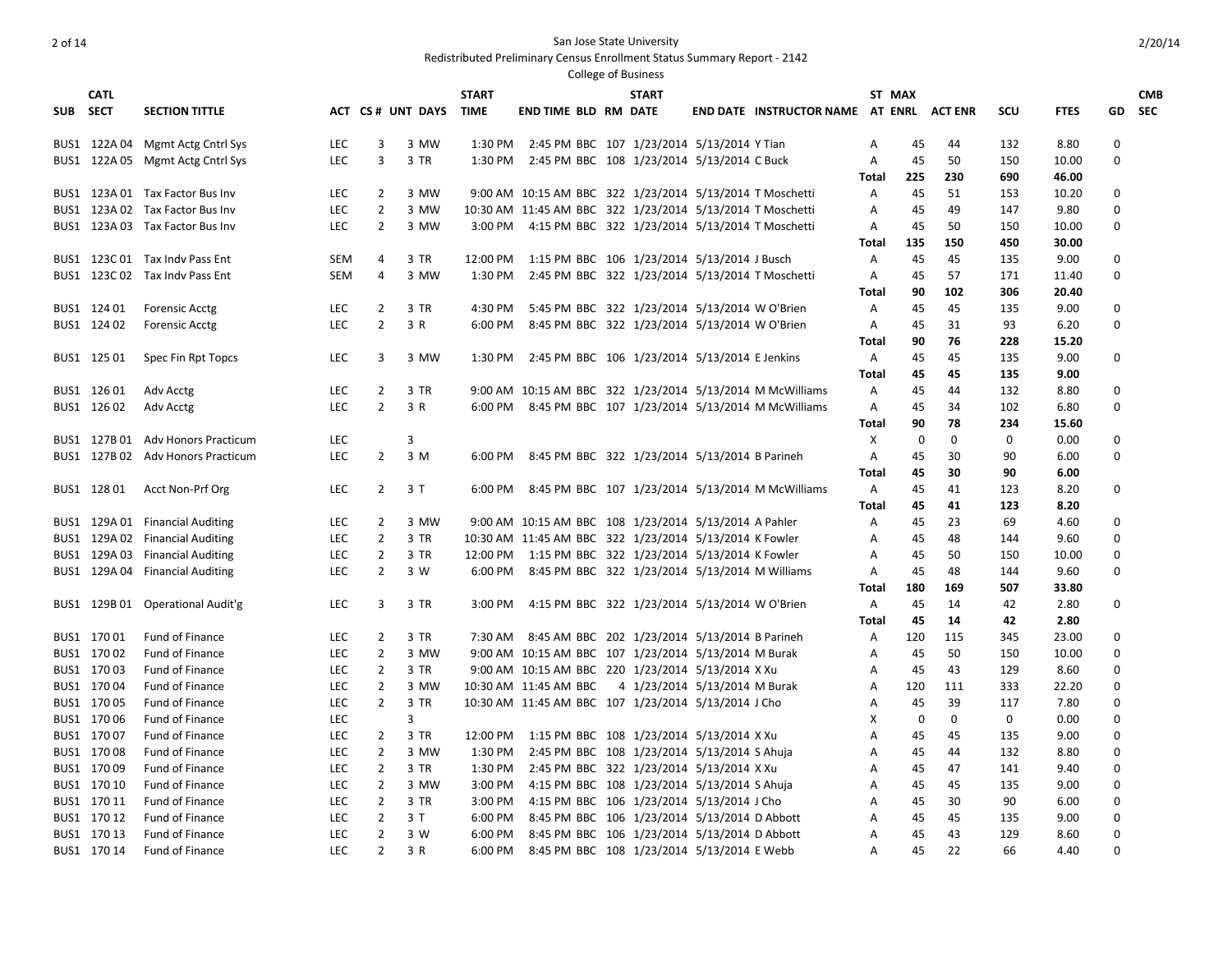Redistributed Preliminary Census Enrollment Status Summary Report - 2142

|          | <b>CATL</b>  |                                 |            |                |              | <b>START</b> |                                                         | <b>START</b> |                                |                                                         |              | ST MAX   |                |             |             |              | <b>CMB</b> |
|----------|--------------|---------------------------------|------------|----------------|--------------|--------------|---------------------------------------------------------|--------------|--------------------------------|---------------------------------------------------------|--------------|----------|----------------|-------------|-------------|--------------|------------|
| SUB SECT |              | <b>SECTION TITTLE</b>           | АСТ        |                | CS# UNT DAYS | <b>TIME</b>  | <b>END TIME BLD RM DATE</b>                             |              |                                | <b>END DATE INSTRUCTOR NAME AT ENRL</b>                 |              |          | <b>ACT ENR</b> | <b>SCU</b>  | <b>FTES</b> | GD           | <b>SEC</b> |
|          | BUS1 170 15  | Fund of Finance                 | <b>LEC</b> |                | 3            |              |                                                         |              |                                |                                                         | X            | $\Omega$ | 0              | 0           | 0.00        | 0            |            |
|          |              |                                 |            |                |              |              |                                                         |              |                                |                                                         | Total        | 735      | 679            | 2037        | 135.80      |              |            |
|          | BUS1 171A01  | <b>Financial Instit</b>         | <b>LEC</b> | 2              | 3 TR         | 12:00 PM     | 1:15 PM BBC                                             |              | 3 1/23/2014 5/13/2014 S Ivanov |                                                         | A            | 45       | 47             | 141         | 9.45        | 1            |            |
|          |              | BUS1 171A 02 Financial Instit   | <b>LEC</b> | $\overline{2}$ | 3 TR         | 1:30 PM      | 2:45 PM BBC                                             |              | 3 1/23/2014 5/13/2014 S Ivanov |                                                         | A            | 45       | 46             | 138         | 9.20        | $\mathbf 0$  |            |
|          |              |                                 |            |                |              |              |                                                         |              |                                |                                                         | Total        | 90       | 93             | 279         | 18.65       |              |            |
|          |              | BUS1 171B 01 Commercial Banking | <b>LEC</b> | $\overline{2}$ | 3 W          | 6:00 PM      | 8:45 PM BBC 108 1/23/2014 5/13/2014 S Ahuja             |              |                                |                                                         | A            | 45       | 52             | 156         | 10.45       | $\mathbf{1}$ |            |
|          |              |                                 |            |                |              |              |                                                         |              |                                |                                                         | Total        | 45       | 52             | 156         | 10.45       |              |            |
|          | BUS1 172A 01 | <b>Investmt Analysis</b>        | <b>LEC</b> | 2              | 3 MW         | 12:00 PM     | 1:15 PM BBC 322 1/23/2014 5/13/2014 M Pagani            |              |                                |                                                         | A            | 45       | 45             | 135         | 9.05        | 1            |            |
|          |              | BUS1 172A 02 Investmt Analysis  | <b>LEC</b> | $\overline{2}$ | 3 TR         | 1:30 PM      | 2:45 PM BBC 220 1/23/2014 5/13/2014 J Cho               |              |                                |                                                         | A            | 45       | 55             | 165         | 11.00       | $\mathbf 0$  |            |
|          |              |                                 |            |                |              |              |                                                         |              |                                |                                                         | Total        | 90       | 100            | 300         | 20.05       |              |            |
|          |              | BUS1 172B 01 Portfolio Mgmt     | <b>LEC</b> | $\overline{2}$ | 3 MW         |              | 1:30 PM 2:45 PM BBC                                     |              | 3 1/23/2014 5/13/2014 F Jones  |                                                         | A            | 45       | 53             | 159         | 10.60       | 0            |            |
|          |              |                                 |            |                |              |              |                                                         |              |                                |                                                         | Total        | 45       | 53             | 159         | 10.60       |              |            |
|          |              | BUS1 173A 01 Fin Mgt Theory Pol | <b>LEC</b> | $\overline{2}$ | 3 TR         |              | 10:30 AM 11:45 AM BBC 220 1/23/2014 5/13/2014 B Campsey |              |                                |                                                         | A            | 45       | 49             | 147         | 9.80        | 0            |            |
|          |              | BUS1 173A 02 Fin Mgt Theory Pol | <b>LEC</b> | $\overline{2}$ | 3 TR         |              | 12:00 PM 1:15 PM BBC 220 1/23/2014 5/13/2014 B Campsey  |              |                                |                                                         | A            | 45       | 50             | 150         | 10.00       | 0            |            |
|          |              | BUS1 173A 03 Fin Mgt Theory Pol | <b>LEC</b> | $\overline{2}$ | 3T           | 5:30 PM      |                                                         |              |                                | 8:15 PM BBC 302 1/23/2014 5/13/2014 A Vuorikoski-Bullis | A            | 45       | 45             | 135         | 9.00        | $\mathbf 0$  |            |
|          |              |                                 |            |                |              |              |                                                         |              |                                |                                                         | Total        | 135      | 144            | 432         | 28.80       |              |            |
|          |              | BUS1 173B 01 Prob in Fin Mgmt   | <b>LEC</b> | 2              | 3 W          | 5:30 PM      |                                                         |              |                                | 8:15 PM BBC 302 1/23/2014 5/13/2014 A Vuorikoski-Bullis | $\mathsf{A}$ | 45       | 44             | 132         | 8.80        | 0            |            |
|          |              |                                 |            |                |              |              |                                                         |              |                                |                                                         | Total        | 45       | 44             | 132         | 8.80        |              |            |
|          | BUS1 173C01  | <b>Entrepreneurial Finance</b>  | <b>LEC</b> |                | 3            |              |                                                         |              |                                |                                                         | X            | 0        | 0              | 0           | 0.00        | 0            |            |
|          |              |                                 |            |                |              |              |                                                         |              |                                |                                                         | Total        | 0        | 0              | 0           | 0.00        |              |            |
|          | BUS1 17701   | Inter Bus Fin                   | <b>LEC</b> | $\overline{2}$ | 3 W          | 1:30 PM      |                                                         |              |                                | 4:15 PM BBC 302 1/23/2014 5/13/2014 A Vuorikoski-Bullis | A            | 45       | 42             | 126         | 8.45        | 1            |            |
|          | BUS1 17702   | Inter Bus Fin                   | <b>LEC</b> | $\overline{2}$ | 3 M          | 6:00 PM      | 8:45 PM BBC 107 1/23/2014 5/13/2014 S Ahuja             |              |                                |                                                         | Α            | 45       | 53             | 159         | 10.65       | $\mathbf{1}$ |            |
|          |              |                                 |            |                |              |              |                                                         |              |                                |                                                         | Total        | 90       | 95             | 285         | 19.10       |              |            |
|          |              | BUS1 179B 01 Selec Top Bus Fin  | <b>LEC</b> | $\overline{2}$ | 3 MW         | 3:00 PM      | 4:15 PM BBC 222 1/23/2014 5/13/2014 F Jones             |              |                                |                                                         | A            | 45       | 44             | 132         | 8.80        | 0            |            |
|          |              |                                 |            |                |              |              |                                                         |              |                                |                                                         | Total        | 45       | 44             | 132         | 8.80        |              |            |
|          |              | BUS1 180A 01 Indiv Study Acctg  | SUP        | 36             | 1 TBA        |              |                                                         |              | 1/23/2014 5/13/2014            |                                                         | A            | 10       | 0              | $\mathbf 0$ | 0.00        | 0            |            |
|          |              |                                 |            |                |              |              |                                                         |              |                                |                                                         | Total        | 10       | 0              | 0           | 0.00        |              |            |
|          |              | BUS1 180C 01 Indiv Study Finan  | SUP        | 36             | 1 TBA        |              |                                                         |              | 1/23/2014 5/13/2014            |                                                         | A            | 5        | 0              | 0           | 0.00        | 0            |            |
|          |              |                                 |            |                |              |              |                                                         |              |                                |                                                         | Total        | 5        | 0              | 0           | 0.00        |              |            |
|          |              |                                 |            |                |              |              |                                                         |              |                                | <b>Accounting &amp; Finance Total</b>                   |              | 3604     | 3492           | 10476       | 698.65      |              |            |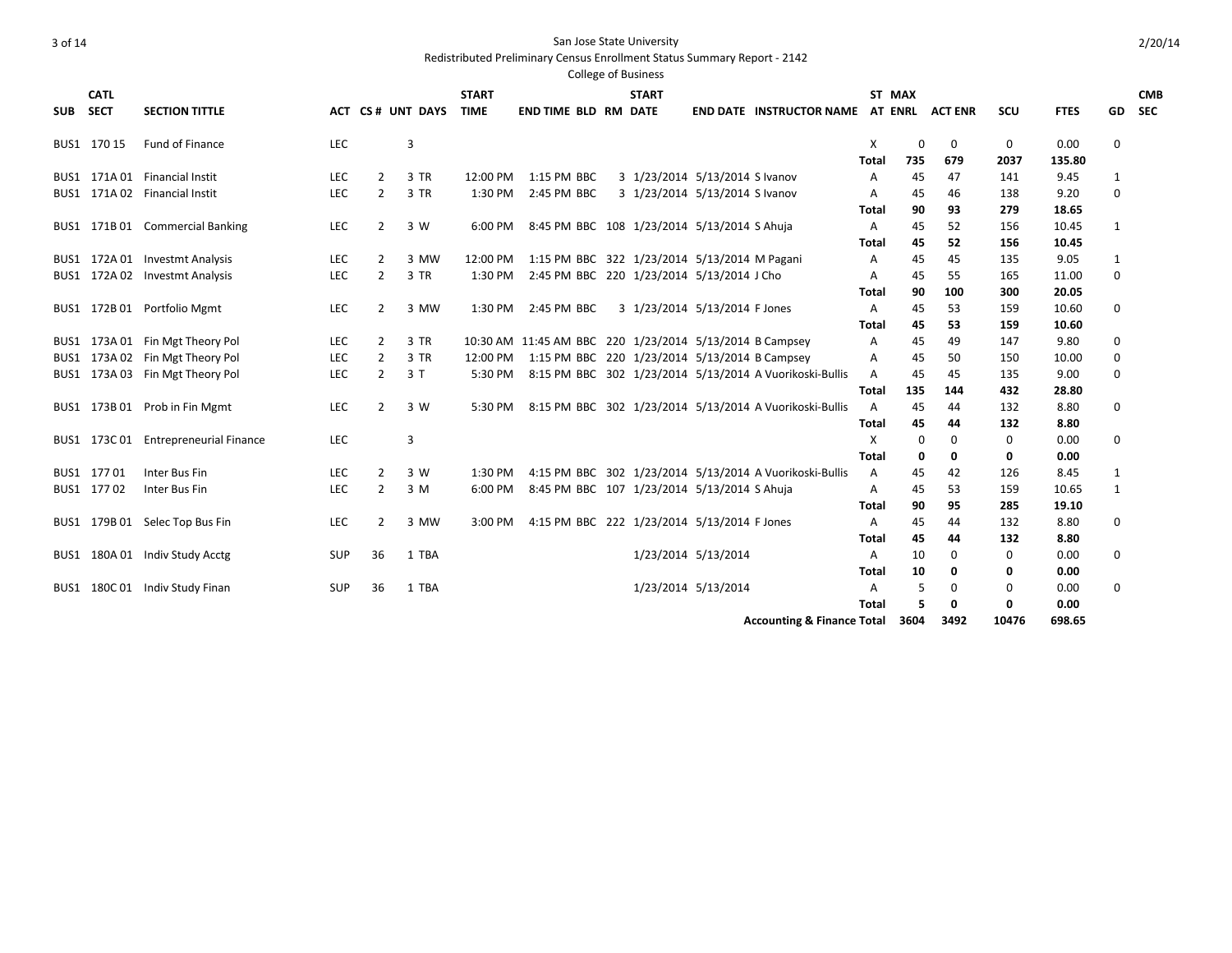|            |             |                                   |            |                |                  |              |                                                   | College of Business             |                              |                                         |              |                   |                         |                    |              |                  |            |
|------------|-------------|-----------------------------------|------------|----------------|------------------|--------------|---------------------------------------------------|---------------------------------|------------------------------|-----------------------------------------|--------------|-------------------|-------------------------|--------------------|--------------|------------------|------------|
|            | <b>CATL</b> |                                   |            |                |                  | <b>START</b> |                                                   | <b>START</b>                    |                              |                                         |              | ST MAX            |                         |                    |              |                  | <b>CMB</b> |
| <b>SUB</b> | <b>SECT</b> | <b>SECTION TITTLE</b>             |            |                | ACT CS# UNT DAYS | <b>TIME</b>  | <b>END TIME BLD RM DATE</b>                       |                                 |                              | END DATE INSTRUCTOR NAME AT ENRL        |              |                   | <b>ACT ENR</b>          | scu                | <b>FTES</b>  | GD               | <b>SEC</b> |
|            |             | <b>Business Graduate Programs</b> |            |                |                  |              |                                                   |                                 |                              |                                         |              |                   |                         |                    |              |                  |            |
| <b>BUS</b> | 220 01      | Fin & Mgnrl Accounting            | <b>LEC</b> | $\overline{2}$ | 3 M              | 6:00 PM      | 8:45 PM BBC                                       | 21 1/23/2014 5/13/2014 D He     |                              |                                         | Α            | 40                | 22                      | 66                 | 5.50         | 22               |            |
| <b>BUS</b> | 220 02      | Fin & Mgnrl Accounting            | <b>LEC</b> | $\overline{2}$ | 3 M              | 6:00 PM      | 8:45 PM BBC                                       | 22 1/23/2014 5/13/2014 Y Tian   |                              |                                         | Α            | 40                | 22                      | 66                 | 5.50         | 22               |            |
|            |             |                                   |            |                |                  |              |                                                   |                                 |                              |                                         | Total        | 80                | 44                      | 132                | 11.00        |                  |            |
| <b>BUS</b> | 220101      | <b>Forensic Acctg</b>             | <b>LEC</b> | $\overline{2}$ | 3 MTWE           |              | 7:45 AM 11:45 AM BBC 21 4/24/2014                 |                                 |                              | 5/9/2014 W O'Brien                      | Α            | 30                | 23                      | 69                 | 5.75         | 23               |            |
|            |             |                                   |            |                |                  |              |                                                   |                                 |                              |                                         | Total        | 30                | 23                      | 69                 | 5.75         |                  |            |
| <b>BUS</b> |             | 220K 01 Practicum                 | <b>LEC</b> | $\overline{2}$ | 6 MTWE           |              | 7:45 AM 11:45 AM BBC 21 1/23/2014                 |                                 | 4/4/2014 E Grace             |                                         | A            | 30                | 23                      | 138                | 11.50        | 23               |            |
|            |             |                                   |            |                |                  |              |                                                   |                                 |                              |                                         | Total        | 30                | 23                      | 138                | 11.50        |                  |            |
| <b>BUS</b> |             | 220N 01 Mgmt of Org & Proj        | LEC        | $\overline{2}$ | 3 MTWE           |              | 7:45 AM 11:45 AM BBC 21 5/12/2014 5/13/2014 L Gee |                                 |                              |                                         | Α            | 30                | 23                      | 69                 | 5.75         | 23               |            |
|            |             |                                   |            |                |                  |              |                                                   |                                 |                              |                                         | Total        | 30                | 23                      | 69                 | 5.75         |                  |            |
| <b>BUS</b> |             | 220T 01 Acctg Info Sys/Tax        | <b>LEC</b> | $\overline{2}$ | 6 TBA            |              |                                                   |                                 | 1/23/2014 5/13/2014          |                                         | Α            | 30                | $\mathbf 0$             | $\mathbf 0$        | 0.00         | $\boldsymbol{0}$ |            |
|            |             |                                   |            |                |                  |              |                                                   |                                 |                              |                                         | Total        | 30                | 0                       | 0                  | 0.00         |                  |            |
| <b>BUS</b> | 220X 01     | Bus Anal & Val Fin                | <b>LEC</b> | $\overline{2}$ | 3 MTWE           |              | 7:45 AM 11:45 AM BBC                              | 21 4/7/2014 4/22/2014 F Jones   |                              |                                         | Α            | 30                | 23                      | 69                 | 5.75         | 23               |            |
|            |             |                                   |            |                |                  |              |                                                   |                                 |                              |                                         | Total        | 30                | 23                      | 69                 | 5.75         |                  |            |
| <b>BUS</b> | 230 01      | <b>Marketing Mgmt</b>             | <b>LEC</b> | $\overline{2}$ | 3T               | 6:00 PM      | 8:45 PM BBC                                       | 22 1/23/2014 5/13/2014 M Rajan  |                              |                                         | A            | 40                | 24                      | 72                 | 6.00         | 24               |            |
| <b>BUS</b> | 230 02      | <b>Marketing Mgmt</b>             | <b>LEC</b> | $\overline{2}$ | 3 R              | 6:00 PM      | 8:45 PM BBC                                       | 22 1/23/2014 5/13/2014 M Rajan  |                              |                                         | A            | 40                | 24                      | 72                 | 6.00         | 24               |            |
|            |             |                                   |            |                |                  |              |                                                   |                                 |                              |                                         | Total        | 80                | 48                      | 144                | 12.00        |                  |            |
| <b>BUS</b> | 25001       | Law & Ethics                      | <b>LEC</b> | $\overline{2}$ | 3 W              | 6:00 PM      | 8:45 PM BBC                                       | 21 1/23/2014 5/13/2014 N Clinch |                              |                                         | A            | 45                | 39                      | 117                | 9.75         | 39               |            |
| <b>BUS</b> | 25002       | Law & Ethics                      | <b>LEC</b> |                | 3                |              |                                                   |                                 |                              |                                         | Х            | 0                 | $\mathbf 0$             | 0                  | 0.00         | 0                |            |
|            |             |                                   | <b>LEC</b> |                |                  |              |                                                   |                                 |                              |                                         | Total        | 45<br>$\mathbf 0$ | 39<br>$\mathbf 0$       | 117<br>$\mathbf 0$ | 9.75         | $\mathbf 0$      |            |
| <b>BUS</b> | 259 01      | Mg Lgl Asp Tech PD                |            |                | 3                |              |                                                   |                                 |                              |                                         | Χ<br>Total   | 0                 | 0                       | 0                  | 0.00<br>0.00 |                  |            |
| <b>BUS</b> | 26801       | Mang Across Cult                  | LEC        | $\overline{2}$ | 3 TBA            |              |                                                   |                                 | 1/23/2014 5/13/2014 P Wells  |                                         | A            | 10                | $\overline{7}$          | 21                 | 1.75         | 7                |            |
|            |             |                                   |            |                |                  |              |                                                   |                                 |                              |                                         | Total        | 10                | $\overline{\mathbf{z}}$ | 21                 | 1.75         |                  |            |
| <b>BUS</b> | 294 01      | Mgmt Sim Comp                     | <b>LEC</b> | $\overline{2}$ | 3 TBA            |              |                                                   |                                 | 1/23/2014 5/13/2014 S Rodan  |                                         | Α            | 20                | $\overline{2}$          | 6                  | 0.50         | $\overline{2}$   |            |
|            |             |                                   |            |                |                  |              |                                                   |                                 |                              |                                         | Total        | 20                | $\overline{2}$          | 6                  | 0.50         |                  |            |
| <b>BUS</b> |             | 297D 01 Spec Topics Bus Adm       | <b>LEC</b> |                | 3                |              |                                                   |                                 |                              |                                         | Χ            | 0                 | $\mathbf 0$             | $\mathbf 0$        | 0.00         | $\boldsymbol{0}$ |            |
| <b>BUS</b> |             | 297D 02 Spec Topics Bus Adm       | <b>LEC</b> |                | 3                |              |                                                   |                                 |                              |                                         | X            | 0                 | $\mathbf 0$             | $\mathbf 0$        | 0.00         | $\boldsymbol{0}$ |            |
| <b>BUS</b> |             | 297D 04 Spec Topics Bus Adm       | <b>LEC</b> |                | 3                |              |                                                   |                                 |                              |                                         | X            | 0                 | 0                       | $\mathbf 0$        | 0.00         | 0                |            |
| <b>BUS</b> |             | 297D 05 Spec Topics Bus Adm       | <b>LEC</b> |                | 3                |              |                                                   |                                 |                              |                                         | X            | 0                 | 0                       | $\mathbf 0$        | 0.00         | $\boldsymbol{0}$ |            |
|            |             |                                   |            |                |                  |              |                                                   |                                 |                              |                                         | Total        | 0                 | 0                       | 0                  | 0.00         |                  |            |
| <b>BUS</b> | 298 01      | Ind Study Prob                    | SUP        | 24             | 3 TBA            |              |                                                   |                                 | 1/23/2014 5/13/2014          |                                         | Α            | 5                 | $\mathbf 0$             | 0                  | 0.00         | $\boldsymbol{0}$ |            |
| <b>BUS</b> | 298 03      | Ind Study Prob                    | SUP        | 24             | 1 TBA            |              |                                                   |                                 | 1/23/2014 5/13/2014          |                                         | Α            | $\mathbf{1}$      | 0                       | $\mathbf 0$        | 0.00         | $\boldsymbol{0}$ |            |
|            |             |                                   |            |                |                  |              |                                                   |                                 |                              |                                         | <b>Total</b> | 6                 | 0                       | 0                  | 0.00         |                  |            |
| <b>BUS</b> |             | 298C 01 CMBA Internship           | <b>SUP</b> | 48             | 3 TBA            |              |                                                   |                                 | 1/23/2014 5/13/2014 M Pagani |                                         | A            | 5                 | $\overline{2}$          | 6                  | 0.50         | 2                |            |
|            |             |                                   |            |                |                  |              |                                                   |                                 |                              |                                         | Total        | 5                 | $\overline{2}$          | 6                  | 0.50         |                  |            |
| <b>BUS</b> | 298101      | Applied Internship                | <b>SUP</b> | 48             | 1 TBA            |              |                                                   |                                 | 1/23/2014 5/13/2014          |                                         | A            | 5                 | $\Omega$                | $\Omega$           | 0.00         | $\mathbf 0$      |            |
|            |             |                                   |            |                |                  |              |                                                   |                                 |                              |                                         | <b>Total</b> | 5                 | 0                       | 0                  | 0.00         |                  |            |
|            |             |                                   |            |                |                  |              |                                                   |                                 |                              | <b>Business Graduate Programs Total</b> |              | 401               | 234                     | 771                | 64.25        |                  |            |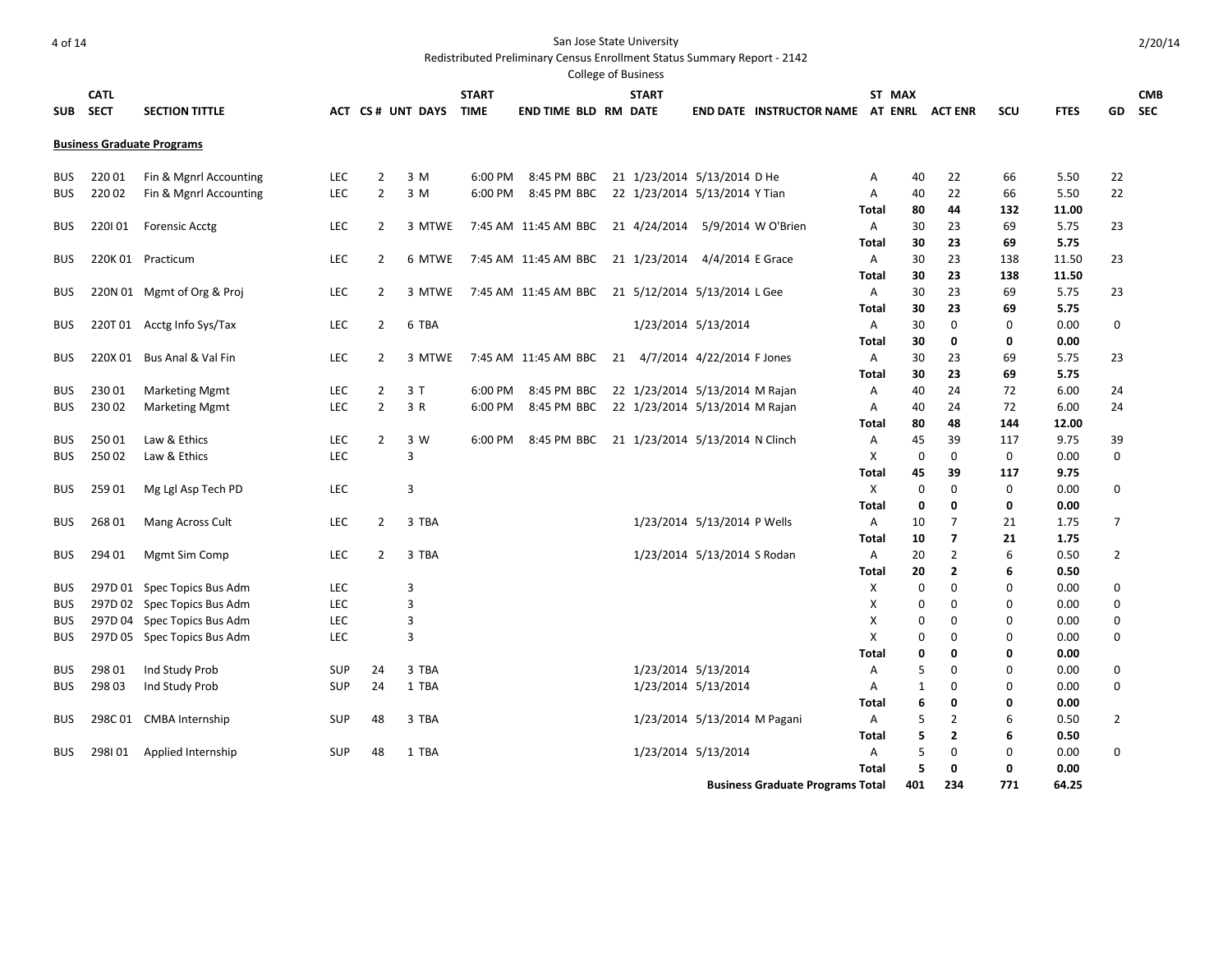|            |              |                                       |            |                |                  |              |                                                          | College of Business |                            |                                          |       |             |                |                |             |              |            |
|------------|--------------|---------------------------------------|------------|----------------|------------------|--------------|----------------------------------------------------------|---------------------|----------------------------|------------------------------------------|-------|-------------|----------------|----------------|-------------|--------------|------------|
|            | <b>CATL</b>  |                                       |            |                |                  | <b>START</b> |                                                          | <b>START</b>        |                            |                                          |       | ST MAX      |                |                |             |              | <b>CMB</b> |
| <b>SUB</b> | <b>SECT</b>  | <b>SECTION TITTLE</b>                 |            |                | ACT CS# UNT DAYS | TIME         | <b>END TIME BLD RM DATE</b>                              |                     |                            | END DATE INSTRUCTOR NAME AT ENRL ACT ENR |       |             |                | <b>SCU</b>     | <b>FTES</b> | GD           | <b>SEC</b> |
|            |              |                                       |            |                |                  |              |                                                          |                     |                            |                                          |       |             |                |                |             |              |            |
|            |              | <b>Management Information Systems</b> |            |                |                  |              |                                                          |                     |                            |                                          |       |             |                |                |             |              |            |
|            | BUS4 91L01   | Comp Tools for Bus                    | <b>LEC</b> | $\mathbf{1}$   | 1 T              | 6:00 PM      | 7:15 PM BBC 301 2/11/2014 4/22/2014 P Kwan               |                     |                            |                                          | Α     | 45          | 42             | 42             | 2.82        | 1            |            |
| BUS4       | 91L 02       | Comp Tools for Bus                    | LEC        |                | $\mathbf{1}$     |              |                                                          |                     |                            |                                          | X     | 0           | $\mathbf 0$    | $\mathbf 0$    | 0.00        | 0            |            |
| BUS4       | 91L 03       | Comp Tools for Bus                    | <b>LEC</b> | 1              | 1 M              | 1:30 PM      | 2:45 PM BBC 301 2/10/2014 4/28/2014 M Splane             |                     |                            |                                          | A     | 45          | 47             | 47             | 3.13        | $\mathbf 0$  |            |
|            | BUS4 91L04   | Comp Tools for Bus                    | LEC.       | $\mathbf{1}$   | 1 M              | 3:00 PM      | 4:15 PM BBC 301 2/10/2014 4/28/2014 M Splane             |                     |                            |                                          | A     | 45          | 47             | 47             | 3.15        | $\mathbf{1}$ |            |
| BUS4       | 91L05        | Comp Tools for Bus                    | <b>LEC</b> | $\mathbf{1}$   | 1T               | 1:30 PM      | 2:45 PM BBC 301 2/11/2014 4/22/2014 M Splane             |                     |                            |                                          | Α     | 45          | 48             | 48             | 3.20        | $\Omega$     |            |
|            | BUS4 91L06   | Comp Tools for Bus                    | <b>LEC</b> | $\mathbf{1}$   | 1T               | 3:00 PM      | 4:15 PM BBC 301 2/11/2014 4/22/2014 M Splane             |                     |                            |                                          | A     | 45          | 46             | 46             | 3.07        | $\Omega$     |            |
| BUS4       | 91L07        | Comp Tools for Bus                    | <b>LEC</b> | 1              | 1 W              | 1:30 PM      | 2:45 PM BBC 301 2/12/2014 4/23/2014 M Splane             |                     |                            |                                          | A     | 45          | 45             | 45             | 3.00        | $\mathbf 0$  |            |
|            | BUS4 91L08   | Comp Tools for Bus                    | <b>LEC</b> | 1              | 1 W              | 3:00 PM      | 4:15 PM BBC 301 2/12/2014 4/23/2014 M Splane             |                     |                            |                                          | A     | 45          | 45             | 45             | 3.00        | $\Omega$     |            |
| BUS4       | 91L 09       | Comp Tools for Bus                    | LEC        | $\mathbf{1}$   | 1 R              | 1:30 PM      | 2:45 PM BBC 301 2/13/2014 4/24/2014 M Splane             |                     |                            |                                          | Α     | 45          | 45             | 45             | 3.00        | 0            |            |
|            | BUS4 91L10   | Comp Tools for Bus                    | LEC        | $\mathbf{1}$   | 1 R              | 3:00 PM      | 4:15 PM BBC 301 2/13/2014 4/24/2014 M Splane             |                     |                            |                                          | Α     | 45          | 45             | 45             | 3.00        | $\mathbf 0$  |            |
| BUS4       | 91L 11       | Comp Tools for Bus                    | LEC        | 1              | 1 T              | 7:30 PM      | 8:45 PM BBC 301 2/11/2014 4/22/2014 P Kwan               |                     |                            |                                          | A     | 45          | 42             | 42             | 2.80        | $\Omega$     |            |
|            |              |                                       |            |                |                  |              |                                                          |                     |                            |                                          | Total | 450         | 452            | 452            | 30.17       |              |            |
| BUS4       | 9201         | Intro Bus Prog                        | SEM        | 4              | 3 TR             | 1:30 PM      | 2:45 PM BBC 305 1/23/2014 5/13/2014 N Aggarwal           |                     |                            |                                          | A     | 45          | 44             | 132            | 8.80        | $\Omega$     |            |
| BUS4       | 9202         | Intro Bus Prog                        | SEM        | 4              | 3T               | 3:00 PM      | 5:45 PM BBC 305 1/23/2014 5/13/2014 N Aggarwal           |                     |                            |                                          | Α     | 45          | 44             | 132            | 8.80        | $\Omega$     |            |
|            |              |                                       |            |                |                  |              |                                                          |                     |                            |                                          | Total | 90          | 88             | 264            | 17.60       |              |            |
|            |              | BUS4 110A 01 Fund Mgmt Info Sys       | SEM        | 4              | 3 TR             |              | 10:30 AM 11:45 AM BBC 305 1/23/2014 5/13/2014 L Albert   |                     |                            |                                          | A     | 45          | 35             | 105            | 7.00        | $\mathbf 0$  |            |
|            |              | BUS4 110A 02 Fund Mgmt Info Sys       | SEM        | 4              | 3 TR             | 12:00 PM     | 1:15 PM BBC 305 1/23/2014 5/13/2014 LAlbert              |                     |                            |                                          | Α     | 45          | 39             | 117            | 7.80        | 0            |            |
|            |              | BUS4 110A 03 Fund Mgmt Info Sys       | SEM        | 4              | 3 W              | 3:00 PM      | 5:45 PM BBC 305 1/23/2014 5/13/2014 R Sessions           |                     |                            |                                          | Α     | 45          | 22             | 66             | 4.40        | 0            |            |
|            |              |                                       |            |                |                  |              |                                                          |                     |                            |                                          | Total | 135         | 96             | 288            | 19.20       |              |            |
|            |              | BUS4 110B 01 Sys Analysis & Design    | SEM        | $\overline{4}$ | 3 MW             |              | 9:00 AM 10:15 AM BBC 102 1/23/2014 5/13/2014 R Burkhard  |                     |                            |                                          | A     | 119         | 54             | 162            | 10.80       | $\Omega$     |            |
|            |              | BUS4 110B 02 Sys Analysis & Design    | <b>SEM</b> | 4              | 3 MW             |              | 10:30 AM 11:45 AM BBC 103 1/23/2014 5/13/2014 R Burkhard |                     |                            |                                          | Α     | 45          | 46             | 138            | 9.20        | $\Omega$     |            |
|            |              |                                       |            |                |                  |              |                                                          |                     |                            |                                          | Total | 164         | 100            | 300            | 20.00       |              |            |
|            | BUS4 11101   | Networking & Data Communics           | <b>SEM</b> | 4              | 3 MW             |              | 12:00 PM 1:15 PM BBC 204 1/23/2014 5/13/2014 S Dhar      |                     |                            |                                          | Α     | 120         | 95             | 285            | 19.00       | $\Omega$     |            |
|            |              |                                       |            |                |                  |              |                                                          |                     |                            |                                          | Total | 120         | 95             | 285            | 19.00       |              |            |
|            | BUS4 11201   | Database Management Systms            | SEM        | 4              | 3 M              | 3:00 PM      | 5:45 PM BBC 320 1/23/2014 5/13/2014 A Shirani            |                     |                            |                                          | Α     | 45          | 45             | 135            | 9.05        | 1            |            |
|            | BUS4 11202   | Database Management Systms            | <b>SEM</b> | 4              | 3 M              | 6:00 PM      | 8:45 PM BBC 320 1/23/2014 5/13/2014 A Shirani            |                     |                            |                                          | Α     | 45          | 48             | 144            | 9.75        | 3            |            |
|            |              |                                       |            |                |                  |              |                                                          |                     |                            |                                          | Total | 90          | 93             | 279            | 18.80       |              |            |
|            | BUS4 11601   | Adv DB Mgmt Sys                       | <b>SEM</b> | $\overline{4}$ | 3 W              | 3:00 PM      | 5:45 PM BBC 103 1/23/2014 5/13/2014 A Shirani            |                     |                            |                                          | Α     | 45          | 34             | 102            | 6.80        | $\Omega$     |            |
|            |              |                                       |            |                |                  |              |                                                          |                     |                            |                                          | Total | 45          | 34             | 102            | 6.80        |              |            |
|            |              | BUS4 118S 01 Special Topics MIS       | SEM        | 2              | 3 T              | 6:00 PM      | 8:45 PM BBC 103 1/23/2014 5/13/2014 J Gaines             |                     |                            |                                          | Α     | 45          | 45             | 135            | 9.00        | 0            |            |
|            |              | BUS4 118S 02 Special Topics MIS       | SEM        | $\overline{2}$ | 3 M              | 3:00 PM      | 5:45 PM BBC 103 1/23/2014 5/13/2014 J Sawyer             |                     |                            |                                          | Α     | 20          | 14             | 42             | 2.80        | $\Omega$     |            |
|            |              |                                       |            |                |                  |              |                                                          |                     |                            |                                          | Total | 65          | 59             | 177            | 11.80       |              |            |
| BUS4       |              | 118W 01 Web Based Computing           | SEM        | $\overline{4}$ | 3 M              | 3:00 PM      | 5:45 PM BBC 305 1/23/2014 5/13/2014 S Dhar               |                     |                            |                                          | Α     | 45          | 41             | 123            | 8.20        | $\Omega$     |            |
|            |              |                                       |            |                |                  |              |                                                          |                     |                            |                                          | Total | 45          | 41             | 123            | 8.20        |              |            |
|            |              | BUS4 119A 01 Practicum in MIS         | SEM        | 5              | 3 M              | 6:00 PM      | 8:45 PM BBC 103 1/23/2014 5/13/2014 L Gee                |                     |                            |                                          | Α     | 45          | 17             | 51             | 3.40        | 0            |            |
|            |              | BUS4 119A 02 Practicum in MIS         | SEM        | 5              | 3 W              | 3:00 PM      | 5:45 PM BBC 224 1/23/2014 5/13/2014 R Sridar             |                     |                            |                                          | Α     | 45          | 29             | 87             | 5.80        | $\Omega$     |            |
|            |              |                                       |            |                |                  |              |                                                          |                     |                            |                                          | Total | 90          | 46             | 138            | 9.20        |              |            |
|            | BUS4 119B 01 | Bus Strat Info Sys                    | <b>SEM</b> | 5              | 3 TR             |              | 10:30 AM 11:45 AM BBC 103 1/23/2014 5/13/2014 R Sessions |                     |                            |                                          | Α     | 45          | 46             | 138            | 9.20        | 0            |            |
|            |              | BUS4 119B 02 Bus Strat Info Sys       | SEM        | 5              | 3 W              | 6:00 PM      | 8:45 PM BBC 103 1/23/2014 5/13/2014 L Gee                |                     |                            |                                          | A     | 45          | 36             | 108            | 7.20        | $\mathbf 0$  |            |
|            |              |                                       |            |                |                  |              |                                                          |                     |                            |                                          | Total | 90          | 82             | 246            | 16.40       |              |            |
|            | BUS4 180101  | Ind Studies MIS                       | <b>SUP</b> | 36             | 3 TBA            |              |                                                          |                     | 1/23/2014 5/13/2014 T Hill |                                          | Α     | $\mathbf 0$ | $\mathbf 0$    | $\mathbf 0$    | 0.00        | $\mathbf 0$  |            |
|            | BUS4 180102  | Ind Studies MIS                       | SUP        | 36             | 1 TBA            |              |                                                          |                     | 1/23/2014 5/13/2014 T Hill |                                          | A     | 10          | $\overline{2}$ | $\overline{2}$ | 0.13        | $\Omega$     |            |
|            |              |                                       |            |                |                  |              |                                                          |                     |                            |                                          |       |             |                |                |             |              |            |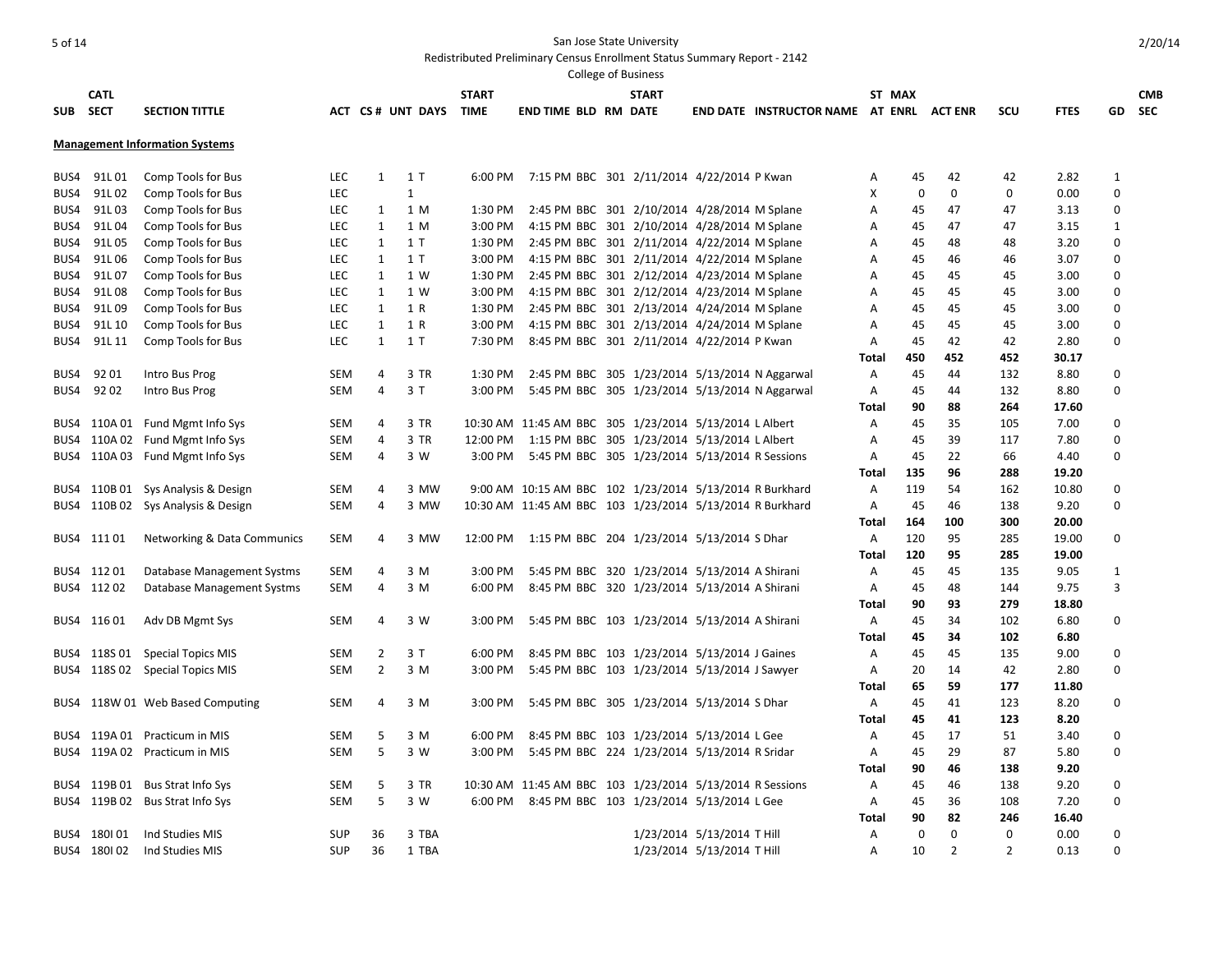Redistributed Preliminary Census Enrollment Status Summary Report - 2142

|            | <b>CATL</b> |                         |            |                |              | <b>START</b> |                                                | <b>START</b> |                            |                        |       | ST MAX         |                |              |             |           | <b>CMB</b> |
|------------|-------------|-------------------------|------------|----------------|--------------|--------------|------------------------------------------------|--------------|----------------------------|------------------------|-------|----------------|----------------|--------------|-------------|-----------|------------|
| <b>SUB</b> | <b>SECT</b> | <b>SECTION TITTLE</b>   | АСТ        |                | CS# UNT DAYS | <b>TIME</b>  | <b>END TIME BLD RM</b>                         | DATE         | <b>END DATE</b>            | <b>INSTRUCTOR NAME</b> |       | <b>AT ENRL</b> | <b>ACT ENR</b> | SCU          | <b>FTES</b> | <b>GD</b> | <b>SEC</b> |
| BUS4       | 180103      | Ind Studies MIS         | <b>SUP</b> | 36             | 2 TBA        |              |                                                |              | 1/23/2014 5/13/2014 T Hill |                        | A     | 10             | $\Omega$       | 0            | 0.00        | 0         |            |
| BUS4       | 180104      | Ind Studies MIS         | <b>SUP</b> | 36             | 3 TBA        |              |                                                |              | 1/23/2014 5/13/2014 T Hill |                        | A     | 10             | $\Omega$       | $\Omega$     | 0.00        | $\Omega$  |            |
|            |             |                         |            |                |              |              |                                                |              |                            |                        |       |                |                |              |             |           |            |
|            |             |                         |            |                |              |              |                                                |              |                            |                        | Total | 30             |                | $\mathbf{2}$ | 0.13        |           |            |
| BUS4       | 18801       | <b>Business Systems</b> | <b>LEC</b> | 2              | 3 M          | 3:00 PM      | 5:45 PM BBC 224 1/23/2014 5/13/2014 R Sridar   |              |                            |                        | A     | 45             | 44             | 132          | 8.80        | 0         |            |
| BUS4       | 18802       | <b>Business Systems</b> | <b>LEC</b> | 2              | 3 M          | 6:00 PM      | 8:45 PM BBC 224 1/23/2014 5/13/2014 R Sridar   |              |                            |                        | A     | 45             | 44             | 132          | 8.80        | $\Omega$  |            |
| BUS4       | 18803       | <b>Business Systems</b> | <b>LEC</b> | $\overline{2}$ | 3T           | 3:00 PM      | 5:45 PM BBC 320 1/23/2014 5/13/2014 S Jensen   |              |                            |                        | A     | 45             | 40             | 120          | 8.00        | $\Omega$  |            |
| BUS4       | 18804       | <b>Business Systems</b> | <b>LEC</b> | 2              | 3T           | 6:00 PM      | 8:45 PM BBC 320 1/23/2014 5/13/2014 L Gee      |              |                            |                        | A     | 45             | 44             | 132          | 8.80        | $\Omega$  |            |
| BUS4       | 18805       | <b>Business Systems</b> | <b>LEC</b> | $\overline{2}$ | 3 W          | 3:00 PM      | 5:45 PM BBC 320 1/23/2014 5/13/2014 J Gaines   |              |                            |                        | A     | 45             | 47             | 141          | 9.40        | 0         |            |
| BUS4       | 18806       | <b>Business Systems</b> | <b>LEC</b> | 2              | 3 W          | 3:00 PM      | 5:45 PM BBC 202 1/23/2014 5/13/2014 G Webb     |              |                            |                        | A     | 120            | 115            | 345          | 23.00       | 0         |            |
| BUS4       | 18807       | <b>Business Systems</b> | LEC        | $\mathbf{2}$   | 3 W          | 6:00 PM      | 8:45 PM BBC 320 1/23/2014 5/13/2014 S Jensen   |              |                            |                        | A     | 45             | 31             | 93           | 6.20        | 0         |            |
| BUS4       | 18808       | <b>Business Systems</b> | LEC        | $\mathbf{2}$   | 3 R          | 3:00 PM      | 5:45 PM BBC 320 1/23/2014 5/13/2014 G Webb     |              |                            |                        | A     | 45             | 44             | 132          | 8.80        | 0         |            |
| BUS4       | 18809       | <b>Business Systems</b> | <b>LEC</b> | 2              | 3 R          | 3:00 PM      | 5:45 PM BBC 202 1/23/2014 5/13/2014 J Gaines   |              |                            |                        | A     | 120            | 114            | 342          | 22.80       | 0         |            |
| BUS4       | 188 10      | <b>Business Systems</b> | <b>LEC</b> |                | 3 R          | 6:00 PM      | 8:45 PM BBC 320 1/23/2014 5/13/2014 R Sessions |              |                            |                        | A     | 45             | 30             | 90           | 6.00        | $\Omega$  |            |
| BUS4       | 188 11      | <b>Business Systems</b> | <b>LEC</b> |                | 3T           | 3:00 PM      | 5:45 PM BBC 103 1/23/2014 5/13/2014 R Burkhard |              |                            |                        | A     | 45             | 29             | 87           | 5.80        | $\Omega$  |            |
|            |             |                         |            |                |              |              |                                                |              |                            |                        | Total | 645            | 582            | 1746         | 116.40      |           |            |

**Management Information Systems Total 2059 1770 4402 293.70**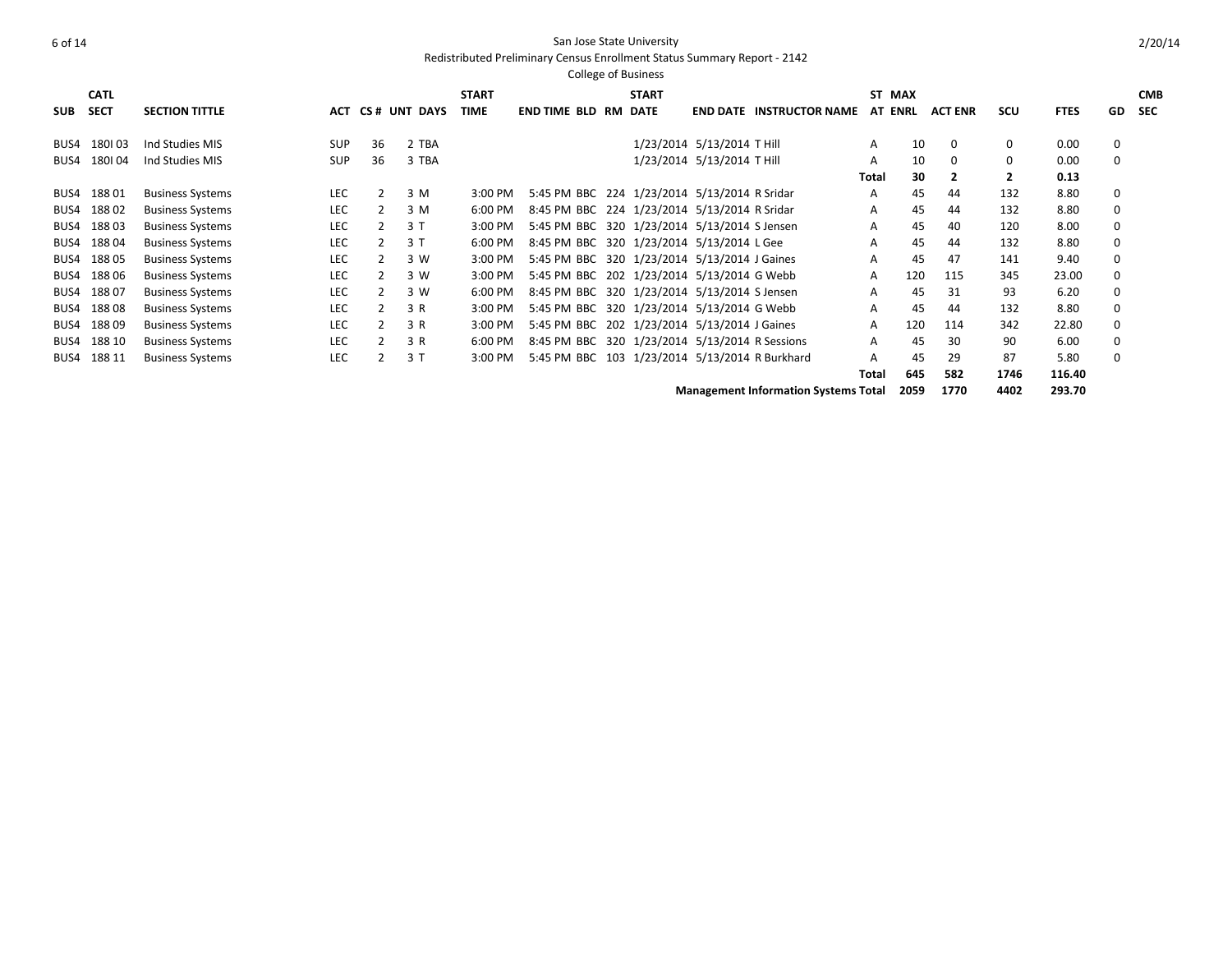|                  |             |                                  |            |                |                  |              |                                                           | College of Business            |                                |                                          |       |             |              |             |             |                  |            |
|------------------|-------------|----------------------------------|------------|----------------|------------------|--------------|-----------------------------------------------------------|--------------------------------|--------------------------------|------------------------------------------|-------|-------------|--------------|-------------|-------------|------------------|------------|
|                  | <b>CATL</b> |                                  |            |                |                  | <b>START</b> |                                                           | <b>START</b>                   |                                |                                          |       | ST MAX      |              |             |             |                  | <b>CMB</b> |
|                  | SUB SECT    | <b>SECTION TITTLE</b>            |            |                | ACT CS# UNT DAYS | TIME         | END TIME BLD RM DATE                                      |                                |                                | END DATE INSTRUCTOR NAME AT ENRL ACT ENR |       |             |              | scu         | <b>FTES</b> | GD               | <b>SEC</b> |
|                  |             |                                  |            |                |                  |              |                                                           |                                |                                |                                          |       |             |              |             |             |                  |            |
| <b>Marketing</b> |             |                                  |            |                |                  |              |                                                           |                                |                                |                                          |       |             |              |             |             |                  |            |
|                  | BUS2 90 01  | <b>Bus Statistics</b>            | SEM        | 4              | 3 MW             |              | 9:00 AM 10:15 AM BBC 22 1/23/2014 5/13/2014 A Kalinowski  |                                |                                |                                          | A     | 45          | 45           | 135         | 9.00        | 0                |            |
| BUS2             | 90 02       | <b>Bus Statistics</b>            | <b>SEM</b> | 4              | 3 MW             |              | 9:00 AM 10:15 AM BBC 105 1/23/2014 5/13/2014 B Makani     |                                |                                |                                          | Α     | 45          | 45           | 135         | 9.00        | 0                |            |
| BUS2             | 90 03       | <b>Bus Statistics</b>            | SEM        | 4              | 3 MW             |              | 10:30 AM 11:45 AM BBC 202 1/23/2014 5/13/2014 S Tian      |                                |                                |                                          | A     | 120         | 120          | 360         | 24.00       | $\mathbf 0$      |            |
|                  | BUS2 9004   | <b>Bus Statistics</b>            | SEM        | 4              | 3 MW             |              | 12:00 PM 1:15 PM BBC 224 1/23/2014 5/13/2014 A Kalinowski |                                |                                |                                          | A     | 45          | 44           | 132         | 8.80        | $\Omega$         |            |
|                  | BUS2 90 05  | <b>Bus Statistics</b>            | SEM        | 4              | 3 M              |              | 6:00 PM 8:45 PM BBC 326 1/23/2014 5/13/2014 R Murray      |                                |                                |                                          | A     | 45          | 45           | 135         | 9.00        | $\Omega$         |            |
|                  | BUS2 90 06  | <b>Bus Statistics</b>            | SEM        | 4              | 3 TR             |              | 9:00 AM 10:15 AM BBC 224 1/23/2014 5/13/2014 Y Ahuja      |                                |                                |                                          | A     | 45          | 45           | 135         | 9.00        | $\Omega$         |            |
|                  | BUS2 9007   | <b>Bus Statistics</b>            | SEM        | 4              | 3 TR             |              | 10:30 AM 11:45 AM BBC 224 1/23/2014 5/13/2014 Y Ahuja     |                                |                                |                                          | A     | 45          | 45           | 135         | 9.00        | $\Omega$         |            |
|                  | BUS2 9008   | <b>Bus Statistics</b>            | <b>SEM</b> | 4              | 3 W              |              | 6:00 PM 8:45 PM BBC 224 1/23/2014 5/13/2014 R Murray      |                                |                                |                                          | A     | 45          | 43           | 129         | 8.60        | 0                |            |
|                  |             |                                  |            |                |                  |              |                                                           |                                |                                |                                          | Total | 435         | 432          | 1296        | 86.40       |                  |            |
|                  | BUS2 130 01 | Intro to Marketing               | <b>LEC</b> | $\overline{2}$ | 3 MW             | 1:30 PM      | 2:45 PM BBC 22 1/23/2014 5/13/2014 S Onkvisit             |                                |                                |                                          | A     | 45          | 47           | 141         | 9.40        | 0                |            |
|                  | BUS2 130 02 | Intro to Marketing               | <b>LEC</b> | $\overline{2}$ | 3 MW             | 3:00 PM      | 4:15 PM BBC 22 1/23/2014 5/13/2014 S Onkvisit             |                                |                                |                                          | Α     | 45          | 42           | 126         | 8.40        | 0                |            |
|                  | BUS2 13003  | Intro to Marketing               | LEC        | $\overline{2}$ | 3 M              | 6:00 PM      | 8:45 PM BBC 205 1/23/2014 5/13/2014 M Kallis              |                                |                                |                                          | A     | 45          | 43           | 129         | 8.60        | 0                |            |
|                  | BUS2 130 04 | Intro to Marketing               | LEC        | $\overline{2}$ | 3 TR             | 12:00 PM     | 1:15 PM BBC 320 1/23/2014 5/13/2014 H Combs               |                                |                                |                                          | Α     | 45          | 44           | 132         | 8.80        | $\Omega$         |            |
|                  | BUS2 130 05 | Intro to Marketing               | <b>LEC</b> | $\overline{2}$ | 3 TR             | 1:30 PM      | 2:45 PM BBC 320 1/23/2014 5/13/2014 H Combs               |                                |                                |                                          | A     | 45          | 44           | 132         | 8.85        | $\mathbf{1}$     |            |
|                  | BUS2 130 06 | Intro to Marketing               | <b>LEC</b> | $\overline{2}$ | 3 TR             | 1:30 PM      | 2:45 PM BBC 105 1/23/2014 5/13/2014 J Fadiman             |                                |                                |                                          | A     | 45          | 45           | 135         | 9.00        | $\Omega$         |            |
|                  | BUS2 130 07 | Intro to Marketing               | <b>LEC</b> | 2              | 3 TR             | 3:00 PM      | 4:15 PM BBC                                               | 3 1/23/2014 5/13/2014 M Rajan  |                                |                                          | A     | 45          | 43           | 129         | 8.60        | 0                |            |
|                  | BUS2 130 08 | Intro to Marketing               | LEC        | 2              | 3 TR             | 3:00 PM      | 4:15 PM BBC 224 1/23/2014 5/13/2014 J Giglierano          |                                |                                |                                          | Α     | 45          | 47           | 141         | 9.40        | 0                |            |
|                  | BUS2 130 10 | Intro to Marketing               | <b>LEC</b> | $\overline{2}$ | 3 T              | 6:00 PM      | 8:45 PM BBC                                               | 1 1/23/2014 5/13/2014 M Kallis |                                |                                          | A     | 45          | 16           | 48          | 3.20        | 0                |            |
|                  | BUS2 130 11 | Intro to Marketing               | <b>LEC</b> | $\overline{2}$ | 3 W              | 3:00 PM      | 5:45 PM BBC 204 1/23/2014 5/13/2014 T Louie               |                                |                                |                                          | A     | 120         | 104          | 312         | 20.80       | 0                |            |
|                  | BUS2 130 80 | Intro to Marketing               | LEC        | $\overline{2}$ | 3 TBA            |              |                                                           |                                | 1/23/2014 5/13/2014 M Easter   |                                          | A     | 45          | 44           | 132         | 8.85        | 1                |            |
|                  | BUS2 130 81 | Intro to Marketing               | <b>LEC</b> | $\overline{2}$ | 3 TBA            |              |                                                           |                                | 1/23/2014 5/13/2014 M Merz     |                                          | A     | 45          | 45           | 135         | 9.00        | 0                |            |
|                  | BUS2 130 82 | Intro to Marketing               | <b>LEC</b> | $\overline{2}$ | 3 TBA            |              |                                                           |                                | 1/23/2014 5/13/2014 M Merz     |                                          | A     | 240         | 226          | 678         | 45.30       | $\overline{2}$   |            |
|                  | BUS2 130 83 | Intro to Marketing               | <b>LEC</b> | $\overline{2}$ | 3 TBA            |              |                                                           |                                | 1/23/2014 5/13/2014 M Easter   |                                          | Α     | 45          | 26           | 78          | 5.20        | $\Omega$         |            |
|                  |             |                                  |            |                |                  |              |                                                           |                                |                                |                                          | Total | 900         | 816          | 2448        | 163.40      |                  |            |
|                  |             | BUS2 131A 01 Bus-to-Bus Mktg     | LEC        | $\overline{2}$ | 3 TR             |              | 9:00 AM 10:15 AM BBC 22 1/23/2014 5/13/2014 R Vitale      |                                |                                |                                          | Α     | 45          | 39           | 117         | 7.80        | 0                |            |
|                  |             |                                  |            |                |                  |              |                                                           |                                |                                |                                          | Total | 45          | 39           | 117         | 7.80        |                  |            |
|                  |             | BUS2 131B 01 Retail Mktg Mgmt    | <b>LEC</b> |                | 3                |              |                                                           |                                |                                |                                          | X     | $\mathbf 0$ | $\mathbf 0$  | $\mathbf 0$ | 0.00        | $\boldsymbol{0}$ |            |
|                  |             |                                  |            |                |                  |              |                                                           |                                |                                |                                          | Total | 0           | 0            | 0           | 0.00        |                  |            |
|                  |             | BUS2 131D 01 Mkt in New Ventures | <b>LEC</b> | $\mathbf{1}$   | 3 TR             |              | 10:30 AM 11:45 AM BBC 22 1/23/2014 5/13/2014 J Giglierano |                                |                                |                                          | A     | 45          | 39           | 117         | 7.80        | 0                |            |
|                  |             | BUS2 131D 02 Mkt in New Ventures | <b>LEC</b> | $\mathbf{1}$   | 3 TR             |              | 12:00 PM 1:15 PM BBC 22 1/23/2014 5/13/2014 J Giglierano  |                                |                                |                                          | Α     | 45          | 43           | 129         | 8.60        | $\boldsymbol{0}$ |            |
|                  |             |                                  |            |                |                  |              |                                                           |                                |                                |                                          | Total | 90          | 82           | 246         | 16.40       |                  |            |
|                  |             | BUS2 132B 01 Bus Logistics       | SEM        | 4              | 3 TR             | 1:30 PM      | 2:45 PM BBC 302 1/23/2014 5/13/2014 X Yang                |                                |                                |                                          | A     | 45          | 18           | 54          | 3.60        | 0                |            |
|                  |             | BUS2 132B 80 Bus Logistics       | <b>SEM</b> |                | 3                |              |                                                           |                                |                                |                                          | Х     | $\mathbf 0$ | $\Omega$     | $\Omega$    | 0.00        | $\Omega$         |            |
|                  |             |                                  |            |                |                  |              |                                                           |                                |                                |                                          | Total | 45          | 18           | 54          | 3.60        |                  |            |
|                  |             | BUS2 133A 01 Interntl Marketing  | SEM        | 4              | 3 MW             |              | 10:30 AM 11:45 AM BBC 22 1/23/2014 5/13/2014 S Onkvisit   |                                |                                |                                          | Α     | 45          | 42           | 126         | 8.40        | 0                |            |
|                  |             | BUS2 133A 02 Interntl Marketing  | <b>SEM</b> | $\overline{4}$ | 3 MW             |              | 12:00 PM 1:15 PM BBC 22 1/23/2014 5/13/2014 S Onkvisit    |                                |                                |                                          | A     | 45          | 40           | 120         | 8.00        | $\Omega$         |            |
|                  |             |                                  |            |                |                  |              |                                                           |                                |                                |                                          | Total | 90          | 82           | 246         | 16.40       |                  |            |
|                  |             | BUS2 133B 01 Mktg: Pac Rim       | <b>LEC</b> | $\overline{2}$ | 3 W              | 6:00 PM      | 8:45 PM BBC 105 1/23/2014 5/13/2014 J Fadiman             |                                |                                |                                          | Α     | 45          | 46           | 138         | 9.20        | 0                | C          |
|                  |             | ASIA 133B 01 Mktg: Pac Rim       | LEC        | $\overline{2}$ | 3 W              | 6:00 PM      | 8:45 PM BBC 105 1/23/2014 5/13/2014 J Fadiman             |                                |                                |                                          | A     | 0           | $\mathbf{0}$ | $\mathbf 0$ | 0.00        | $\mathbf{0}$     | C          |
|                  |             |                                  |            |                |                  |              |                                                           |                                |                                |                                          | Total | 45          | 46           | 138         | 9.20        |                  |            |
|                  |             | BUS2 134A 01 Consumer Behavior   | <b>SEM</b> | 4              | 3 TR             |              | 10:30 AM 11:45 AM BBC 104 1/23/2014 5/13/2014 M Merz      |                                |                                |                                          | A     | 45          | 44           | 132         | 8.80        | 0                |            |
|                  |             | BUS2 134A 80 Consumer Behavior   | <b>SEM</b> | 4              | 3 TBA            |              |                                                           |                                | 1/23/2014 5/13/2014 J Bechkoff |                                          | Α     | 45          | 24           | 72          | 4.80        | $\Omega$         |            |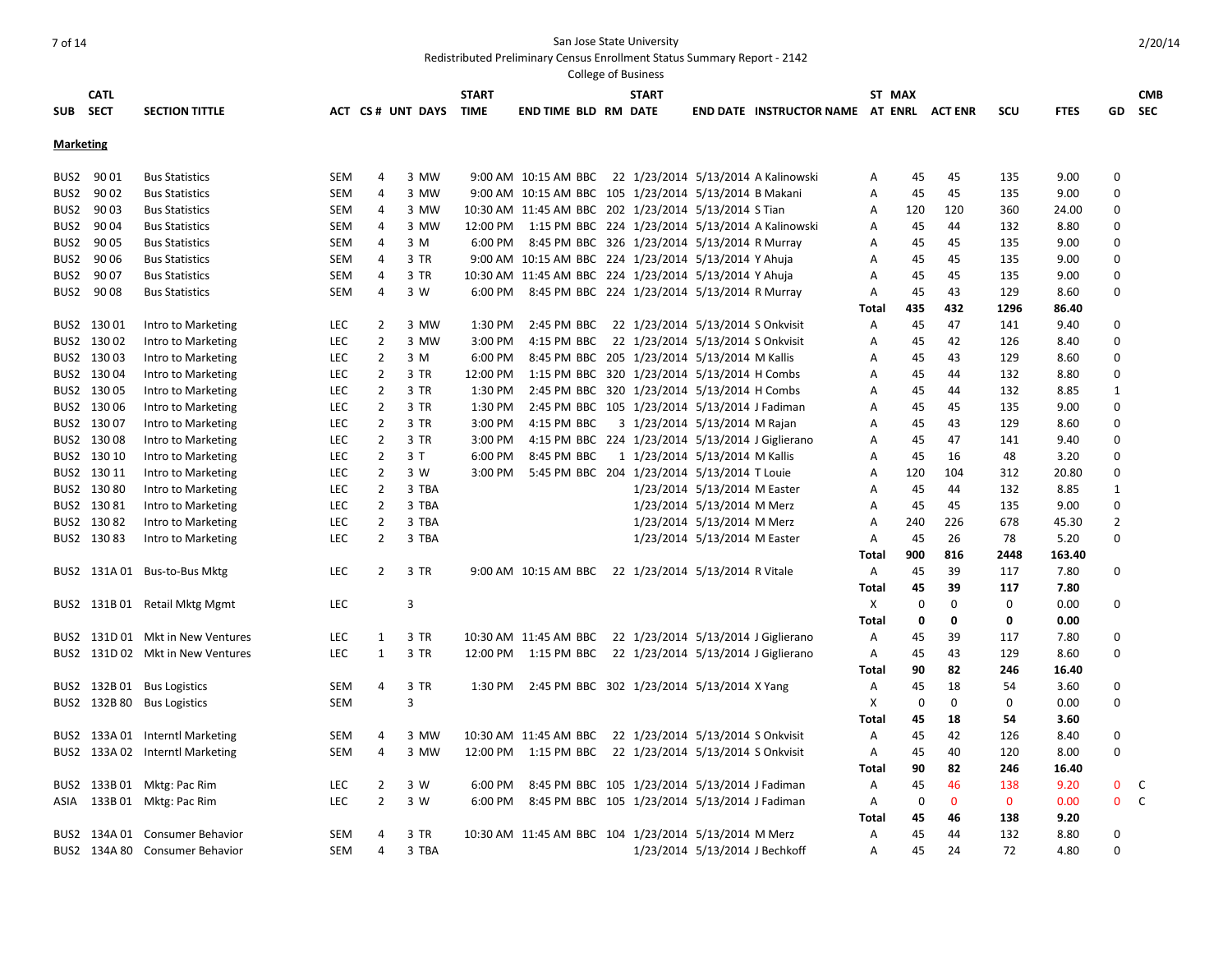Redistributed Preliminary Census Enrollment Status Summary Report - 2142

| <b>CATL</b>              |                                   |            |                |                   | <b>START</b> |                                                          | <b>START</b> |                                |                                         |       | ST MAX      |                |                |             |                  | <b>CMB</b> |
|--------------------------|-----------------------------------|------------|----------------|-------------------|--------------|----------------------------------------------------------|--------------|--------------------------------|-----------------------------------------|-------|-------------|----------------|----------------|-------------|------------------|------------|
| SUB SECT                 | <b>SECTION TITTLE</b>             |            |                | ACT CS # UNT DAYS | TIME         | <b>END TIME BLD RM DATE</b>                              |              |                                | <b>END DATE INSTRUCTOR NAME AT ENRL</b> |       |             | <b>ACT ENR</b> | scu            | <b>FTES</b> | GD               | <b>SEC</b> |
|                          | BUS2 134A 81 Consumer Behavior    | <b>SEM</b> | 4              | 3 TBA             |              |                                                          |              | 1/23/2014 5/13/2014 M Merz     |                                         | A     | 45          | 45             | 135            | 9.05        | 1                |            |
|                          |                                   |            |                |                   |              |                                                          |              |                                |                                         | Total | 135         | 113            | 339            | 22.65       |                  |            |
|                          | BUS2 134B 01 Marketing Com        | SEM        | 4              | 3 TR              | 12:00 PM     | 1:15 PM BBC 224 1/23/2014 5/13/2014 R Vitale             |              |                                |                                         | Α     | 45          | 45             | 135            | 9.00        | $\Omega$         |            |
|                          | BUS2 134B 02 Marketing Com        | <b>SEM</b> | 4              | 3 TR              | 1:30 PM      | 2:45 PM BBC 224 1/23/2014 5/13/2014 R Vitale             |              |                                |                                         | A     | 45          | 35             | 105            | 7.00        | $\Omega$         |            |
|                          | BUS2 134B 70 Marketing Com        | SEM        | 4              | 3 TBA             |              |                                                          |              | 1/23/2014 5/13/2014            |                                         | A     | 45          | 18             | 54             | 3.60        | $\mathbf 0$      |            |
|                          |                                   |            |                |                   |              |                                                          |              |                                |                                         | Total | 135         | 98             | 294            | 19.60       |                  |            |
|                          | BUS2 134C 01 MT New Tech          | <b>LEC</b> |                | 3                 |              |                                                          |              |                                |                                         | Χ     | 0           | $\mathbf 0$    | $\mathbf 0$    | 0.00        | 0                |            |
|                          | BUS2 134C 02 MT New Tech          | <b>LEC</b> | $\overline{2}$ | 3 MW              |              | 9:00 AM 10:15 AM BBC 104 1/23/2014 5/13/2014 G Castro    |              |                                |                                         | Α     | 45          | 22             | 66             | 4.40        | $\boldsymbol{0}$ |            |
|                          |                                   |            |                |                   |              |                                                          |              |                                |                                         | Total | 45          | 22             | 66             | 4.40        |                  |            |
| BUS2 135 01              | Sales Management                  | <b>SEM</b> |                | 3                 |              |                                                          |              |                                |                                         | х     | 0           | $\mathbf 0$    | 0              | 0.00        | 0                |            |
| BUS2 135 02              | Sales Management                  | <b>SEM</b> | 4              | 3T                | 6:00 PM      | 8:45 PM BBC 104 1/23/2014 5/13/2014 B Boveda             |              |                                |                                         | A     | 45          | 15             | 45             | 3.00        | $\Omega$         |            |
|                          |                                   |            |                |                   |              |                                                          |              |                                |                                         | Total | 45          | 15             | 45             | 3.00        |                  |            |
| BUS2 137A 80 Soft Skills |                                   | <b>LEC</b> | $\overline{2}$ | 3 TBA             |              |                                                          |              | 1/23/2014 5/13/2014 J Bechkoff |                                         | A     | 45          | 31             | 93             | 6.20        | 0                |            |
| BUS2 137A 81 Soft Skills |                                   | <b>LEC</b> | $\overline{2}$ | 3 TBA             |              |                                                          |              | 1/23/2014 5/13/2014 J Bechkoff |                                         | Α     | 45          | 25             | 75             | 5.00        | $\Omega$         |            |
|                          |                                   |            |                |                   |              |                                                          |              |                                |                                         | Total | 90          | 56             | 168            | 11.20       |                  |            |
|                          | BUS2 137H 01 Mkt Honors Practicum | <b>LEC</b> | $\overline{2}$ | 3 M               | 6:00 PM      | 8:45 PM BBC 324 1/23/2014 5/13/2014 R Vitale             |              |                                |                                         | A     | 30          | 17             | 51             | 3.40        | 0                |            |
|                          |                                   |            |                |                   |              |                                                          |              |                                |                                         | Total | 30          | 17             | 51             | 3.40        |                  |            |
| BUS2 138 01              | <b>Mktg Research</b>              | SEM        | 4              | 3 MW              | 1:30 PM      | 2:45 PM BBC 224 1/23/2014 5/13/2014 A Kalinowski         |              |                                |                                         | A     | 45          | 41             | 123            | 8.25        | $\mathbf{1}$     |            |
| BUS2 138 02              | <b>Mktg Research</b>              | SEM        | 4              | 3 TR              |              | 10:30 AM 11:45 AM BBC 302 1/23/2014 5/13/2014 J Zhang    |              |                                |                                         | Α     | 45          | 45             | 135            | 9.00        | 0                |            |
| BUS2 138 03              | Mktg Research                     | SEM        | 4              | 3 TR              |              | 12:00 PM 1:15 PM BBC 302 1/23/2014 5/13/2014 J Zhang     |              |                                |                                         | A     | 45          | 43             | 129            | 8.60        | $\mathbf 0$      |            |
|                          |                                   |            |                |                   |              |                                                          |              |                                |                                         | Total | 135         | 129            | 387            | 25.85       |                  |            |
| BUS2 139 01              | <b>Marketing Manage</b>           | SEM        | 4              | 3 T               | 3:00 PM      | 5:45 PM BBC 324 1/23/2014 5/13/2014 R Sibley             |              |                                |                                         | Α     | 45          | 42             | 126            | 8.40        | 0                |            |
| BUS2 139 02              | <b>Marketing Manage</b>           | <b>SEM</b> | 4              | 3T                | 6:00 PM      | 8:45 PM BBC 324 1/23/2014 5/13/2014 R Sibley             |              |                                |                                         | A     | 45          | 28             | 84             | 5.60        | 0                |            |
| BUS2 139 03              | <b>Marketing Manage</b>           | SEM        | 4              | 3 W               | 3:00 PM      | 5:45 PM BBC 324 1/23/2014 5/13/2014 R Sibley             |              |                                |                                         | Α     | 45          | 40             | 120            | 8.00        | $\Omega$         |            |
|                          |                                   |            |                |                   |              |                                                          |              |                                |                                         | Total | 135         | 110            | 330            | 22.00       |                  |            |
| BUS2 180F01              | Indiv Study Mktg                  | <b>SUP</b> | 36             | 3 TBA             |              |                                                          |              | 1/23/2014 5/13/2014 K Gehrt    |                                         | A     | $\mathbf 0$ | $\mathbf 0$    | $\mathbf 0$    | 0.00        | 0                |            |
| BUS2 180F02              | Indiv Study Mktg                  | <b>SUP</b> | 36             | 1 TBA             |              |                                                          |              | 1/23/2014 5/13/2014 K Gehrt    |                                         | Α     | 10          | $\overline{2}$ | 2              | 0.13        | 0                |            |
| BUS2 180F03              | Indiv Study Mktg                  | <b>SUP</b> | 36             | 1 TBA             |              |                                                          |              | 1/23/2014 5/13/2014 K Gehrt    |                                         | Α     | 10          | $\mathbf 0$    | $\mathbf 0$    | 0.00        | 0                |            |
| BUS2 180F04              | Indiv Study Mktg                  | <b>SUP</b> | 36             | 1 TBA             |              |                                                          |              | 1/23/2014 5/13/2014 K Gehrt    |                                         | Α     | 10          | 0              | $\mathbf 0$    | 0.00        | $\boldsymbol{0}$ |            |
| BUS2 180F 05             | Indiv Study Mktg                  | <b>SUP</b> | 36             | 2 TBA             |              |                                                          |              | 1/23/2014 5/13/2014 K Gehrt    |                                         | Α     | 10          | $\Omega$       | $\Omega$       | 0.00        | $\Omega$         |            |
| BUS2 180F06              | Indiv Study Mktg                  | <b>SUP</b> | 36             | 2 TBA             |              |                                                          |              | 1/23/2014 5/13/2014 K Gehrt    |                                         | A     | 10          | 0              | $\Omega$       | 0.00        | 0                |            |
| BUS2 180F 07             | Indiv Study Mktg                  | <b>SUP</b> | 36             | 2 TBA             |              |                                                          |              | 1/23/2014 5/13/2014 K Gehrt    |                                         | A     | 10          | 0              | 0              | 0.00        | $\Omega$         |            |
| BUS2 180F08              | Indiv Study Mktg                  | <b>SUP</b> | 36             | 3 TBA             |              |                                                          |              | 1/23/2014 5/13/2014 K Gehrt    |                                         | A     | 10          | $\mathbf 0$    | $\Omega$       | 0.00        | 0                |            |
| BUS2 180F09              | Indiv Study Mktg                  | <b>SUP</b> | 36             | 3 TBA             |              |                                                          |              | 1/23/2014 5/13/2014 K Gehrt    |                                         | Α     | 10          | 0              | 0              | 0.00        | $\boldsymbol{0}$ |            |
| BUS2 180F 10             | Indiv Study Mktg                  | <b>SUP</b> | 36             | 3 TBA             |              |                                                          |              | 1/23/2014 5/13/2014 K Gehrt    |                                         | Α     | 10          | $\Omega$       | $\Omega$       | 0.00        | $\Omega$         |            |
|                          |                                   |            |                |                   |              |                                                          |              |                                |                                         | Total | 90          | $\overline{2}$ | $\overline{2}$ | 0.13        |                  |            |
| BUS2 190 01              | <b>Quant Bus Analysis</b>         | <b>SEM</b> | 4              | 3 MW              |              | 9:00 AM 10:15 AM BBC 324 1/23/2014 5/13/2014 M Yetimyan  |              |                                |                                         | A     | 45          | 44             | 132            | 8.80        | 0                |            |
| BUS2 190 02              | <b>Quant Bus Analysis</b>         | SEM        | 4              | 3 MW              |              | 10:30 AM 11:45 AM BBC 324 1/23/2014 5/13/2014 M Yetimyan |              |                                |                                         | A     | 45          | 45             | 135            | 9.00        | $\Omega$         |            |
| BUS2 190 03              | <b>Quant Bus Analysis</b>         | SEM        | 4              | 3 MW              |              | 12:00 PM 1:15 PM BBC 105 1/23/2014 5/13/2014 O Yu        |              |                                |                                         | Α     | 45          | 43             | 129            | 8.60        | 0                |            |
| BUS2 190 04              | <b>Quant Bus Analysis</b>         | <b>SEM</b> | 4              | 3 MW              |              | 1:30 PM 2:45 PM BBC 105 1/23/2014 5/13/2014 O Yu         |              |                                |                                         | Α     | 45          | 44             | 132            | 8.80        | 0                |            |
| BUS2 190 05              | <b>Quant Bus Analysis</b>         | SEM        | 4              | 3 TR              |              | 9:00 AM 10:15 AM BBC 324 1/23/2014 5/13/2014 M Yetimyan  |              |                                |                                         | A     | 45          | 44             | 132            | 8.80        | $\mathbf 0$      |            |
| BUS2 190 06              | <b>Quant Bus Analysis</b>         | <b>SEM</b> | 4              | 3 TR              |              | 10:30 AM 11:45 AM BBC 324 1/23/2014 5/13/2014 M Yetimyan |              |                                |                                         | A     | 45          | 44             | 132            | 8.80        | $\Omega$         |            |
| BUS2 190 07              | <b>Quant Bus Analysis</b>         | <b>SEM</b> | 4              | 3 TR              |              | 1:30 PM 2:45 PM BBC 22 1/23/2014 5/13/2014 R Davis       |              |                                |                                         | A     | 45          | 43             | 129            | 8.60        | $\Omega$         |            |
| BUS2 190 08              | Quant Bus Analysis                | <b>SEM</b> | 4              | 3 TR              | 3:00 PM      | 4:15 PM BBC 22 1/23/2014 5/13/2014 R Davis               |              |                                |                                         | A     | 45          | 39             | 117            | 7.80        | $\Omega$         |            |
|                          |                                   |            |                |                   |              |                                                          |              |                                |                                         |       |             |                |                |             |                  |            |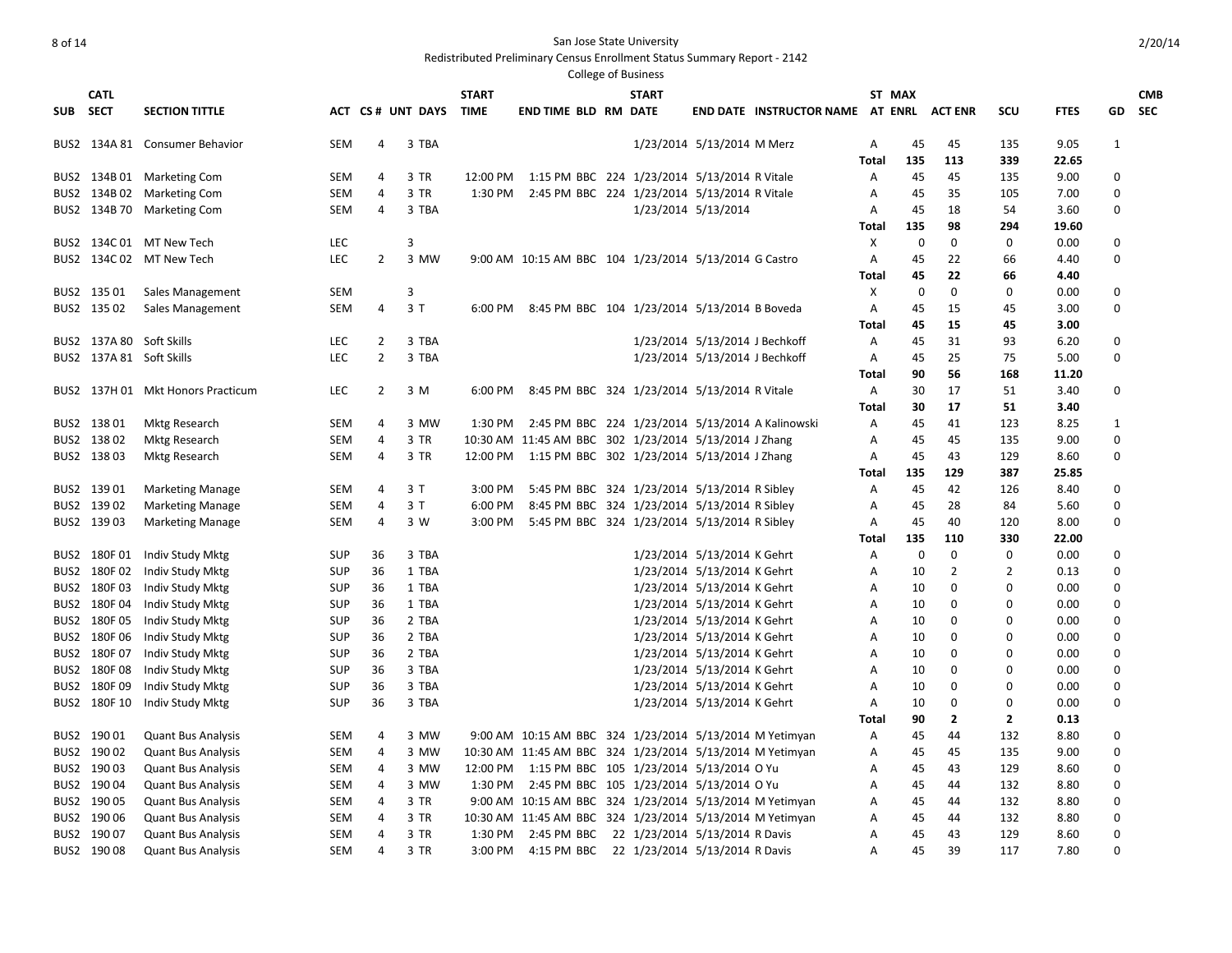|      |             |                           |            |   |                  |              |                                                      | <b>College of Business</b> |                            |                                  |                |      |                |            |             |                |            |
|------|-------------|---------------------------|------------|---|------------------|--------------|------------------------------------------------------|----------------------------|----------------------------|----------------------------------|----------------|------|----------------|------------|-------------|----------------|------------|
|      | <b>CATL</b> |                           |            |   |                  | <b>START</b> |                                                      | <b>START</b>               |                            |                                  | ST MAX         |      |                |            |             |                | <b>CMB</b> |
| SUB  | <b>SECT</b> | <b>SECTION TITTLE</b>     |            |   | ACT CS# UNT DAYS | TIME         | <b>END TIME BLD RM DATE</b>                          |                            |                            | <b>END DATE INSTRUCTOR NAME</b>  | <b>AT ENRL</b> |      | <b>ACT ENR</b> | <b>SCU</b> | <b>FTES</b> | GD             | <b>SEC</b> |
|      | 19009       |                           | <b>SEM</b> | 4 | 3 TR             |              |                                                      |                            |                            |                                  |                | 45   | 37             | 111        | 7.40        |                |            |
| BUS2 |             | <b>Quant Bus Analysis</b> |            |   |                  |              | 10:30 AM 11:45 AM BBC 203 1/23/2014 5/13/2014 X Yang |                            |                            |                                  | A              |      |                |            |             | 0              |            |
| BUS2 | 190 10      | <b>Quant Bus Analysis</b> | <b>SEM</b> | 4 | 3 TR             | 12:00 PM     | 1:15 PM BBC 105 1/23/2014 5/13/2014 X Yang           |                            |                            |                                  | A              | 45   | 42             | 126        | 8.40        | 0              |            |
| BUS2 | 190 80      | <b>Quant Bus Analysis</b> | SEM        | 4 | 3 TBA            |              |                                                      |                            |                            | 1/23/2014 5/13/2014 D Czerwinski | A              | 45   | 44             | 132        | 8.80        | 0              |            |
|      | BUS2 190 81 | <b>Quant Bus Analysis</b> | SEM        | 4 | 3 TBA            |              |                                                      |                            |                            | 1/23/2014 5/13/2014 D Czerwinski | A              | 45   | 45             | 135        | 9.00        | $\mathbf 0$    |            |
| BUS2 | 19082       | <b>Quant Bus Analysis</b> | <b>SEM</b> | 4 | 3 TBA            |              |                                                      |                            |                            | 1/23/2014 5/13/2014 D Czerwinski | A              | 45   | 44             | 132        | 8.80        | $\mathbf 0$    |            |
| BUS2 | 19083       | <b>Quant Bus Analysis</b> | <b>SEM</b> |   | 3                |              |                                                      |                            |                            |                                  | X              | 0    | 0              | 0          | 0.00        | 0              |            |
| BUS2 | 19084       | <b>Quant Bus Analysis</b> | <b>SEM</b> |   | 3                |              |                                                      |                            |                            |                                  | X              | 0    | $\mathbf 0$    | 0          | 0.00        | $\mathbf 0$    |            |
| BUS2 | 190 85      | <b>Quant Bus Analysis</b> | SEM        | 4 | 3 TBA            |              |                                                      |                            | 1/23/2014 5/13/2014 W Wang |                                  | A              | 45   | 42             | 126        | 8.40        | 0              |            |
|      | BUS2 190 86 | <b>Quant Bus Analysis</b> | SEM        | 4 | 3 TBA            |              |                                                      |                            | 1/23/2014 5/13/2014 W Wang |                                  | A              | 45   | 42             | 126        | 8.40        | $\mathbf 0$    |            |
|      |             |                           |            |   |                  |              |                                                      |                            |                            |                                  | Total          | 675  | 642            | 1926       | 128.40      |                |            |
| BUS2 | 19101       | Dcsn Mkg Under Uncert     | SEM        | 4 | 3T               | 6:00 PM      | 8:45 PM BBC 224 1/23/2014 5/13/2014 R Davis          |                            |                            |                                  | А              | 45   | 17             | 51         | 3.50        | $\overline{2}$ |            |
|      |             |                           |            |   |                  |              |                                                      |                            |                            |                                  | Total          | 45   | 17             | 51         | 3.50        |                |            |
|      |             |                           |            |   |                  |              |                                                      |                            |                            | <b>Marketing Total</b>           |                | 3210 | 2736           | 8204       | 547.33      |                |            |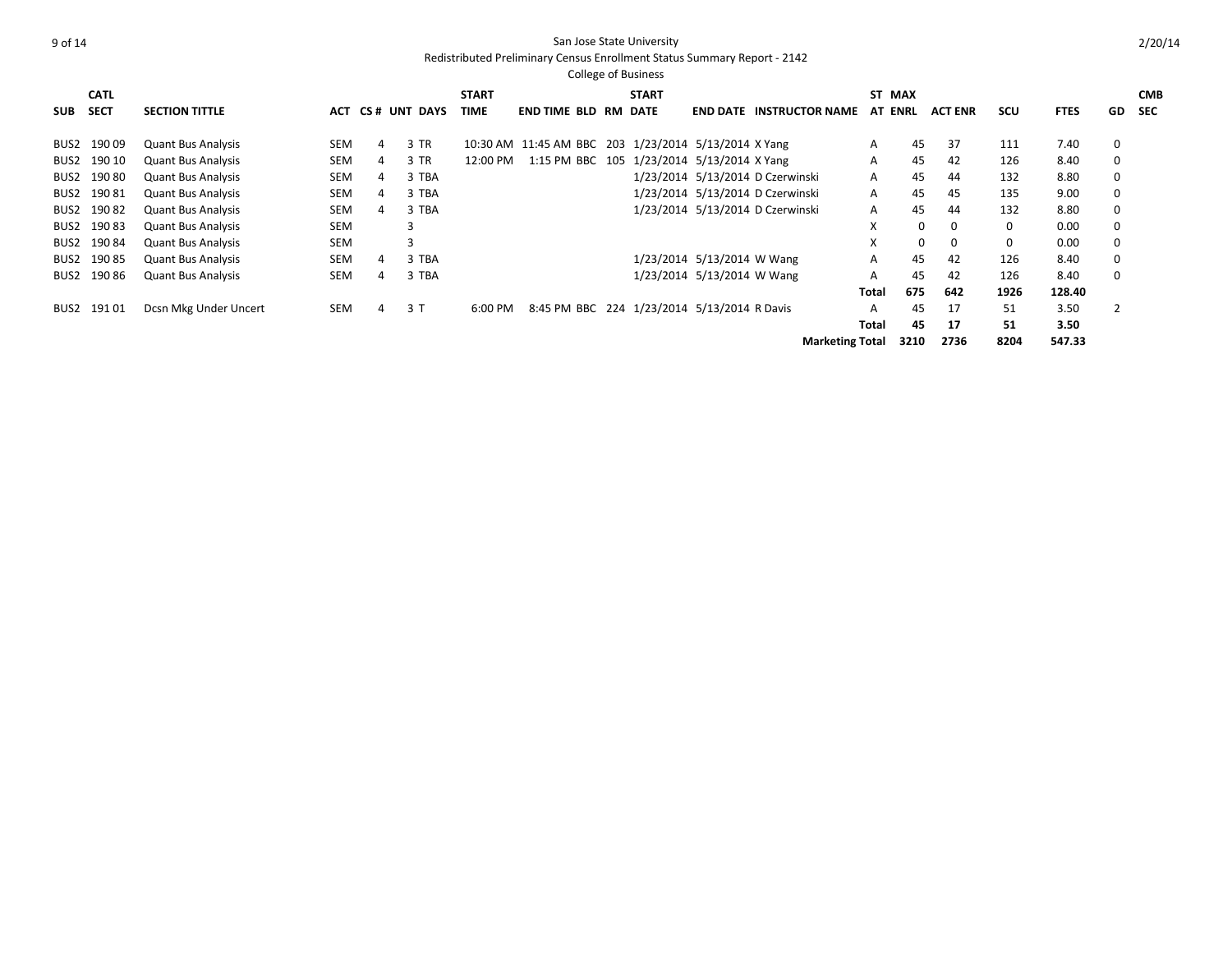|            |             |                                      |            |                |                      |              |                                                         | <b>College of Business</b> |                              |                                          |                |          |             |      |             |              |            |
|------------|-------------|--------------------------------------|------------|----------------|----------------------|--------------|---------------------------------------------------------|----------------------------|------------------------------|------------------------------------------|----------------|----------|-------------|------|-------------|--------------|------------|
|            | <b>CATL</b> |                                      |            |                |                      | <b>START</b> |                                                         | <b>START</b>               |                              |                                          |                | ST MAX   |             |      |             |              | <b>CMB</b> |
| <b>SUB</b> | <b>SECT</b> | <b>SECTION TITTLE</b>                |            |                | ACT CS# UNT DAYS     | <b>TIME</b>  | <b>END TIME BLD RM DATE</b>                             |                            |                              | END DATE INSTRUCTOR NAME AT ENRL ACT ENR |                |          |             | SCU  | <b>FTES</b> | GD           | <b>SEC</b> |
|            |             | <b>Organization &amp; Management</b> |            |                |                      |              |                                                         |                            |                              |                                          |                |          |             |      |             |              |            |
|            |             |                                      |            |                |                      |              |                                                         |                            |                              |                                          |                |          |             |      |             |              |            |
|            | BUS3 1001   | <b>Discover Business</b>             | <b>LEC</b> | $\overline{2}$ | 3 TR                 |              | 12:00 PM 1:15 PM BBC 204 1/23/2014 5/13/2014 R Kepple   |                            |                              |                                          | Α              | 120      | 111         | 333  | 22.20       | 0            |            |
|            |             |                                      |            |                |                      |              |                                                         |                            |                              |                                          | Total          | 120      | 111         | 333  | 22.20       |              |            |
| BUS3       | 1201        | <b>Money Matters</b>                 | <b>SEM</b> | 5              | 3 TBA                |              |                                                         |                            |                              | 1/23/2014 5/13/2014 R Okumoto            | Α              | 360      | 334         | 501  | 66.80       | 0            |            |
| BUS3       | 1202        | <b>Money Matters</b>                 | <b>LEC</b> | $\mathbf{1}$   | 0 TBA                |              |                                                         |                            |                              | 1/23/2014 5/13/2014 R Okumoto            | A              | 360      | 334         | 501  | 0.00        | $\mathbf 0$  |            |
| BUS3       | 1203        | <b>Money Matters</b>                 | <b>SEM</b> | 5              | 3 TBA                |              |                                                         |                            | 1/23/2014 5/13/2014 J Snell  |                                          | A              | 120      | 82          | 123  | 16.45       | 1            |            |
| BUS3       | 1204        | <b>Money Matters</b>                 | LEC        | $\mathbf{1}$   | 0 TBA                |              |                                                         |                            | 1/23/2014 5/13/2014 J Snell  |                                          | Α              | 120      | 82          | 123  | 0.00        | $\mathbf{1}$ |            |
|            |             |                                      |            |                |                      |              |                                                         |                            |                              |                                          | Total          | 960      | 832         | 1248 | 83.25       |              |            |
| BUS3       | 16 01       | Intro Lrdshp & Innov                 | LEC        |                | $\overline{2}$<br>3T | 6:00 PM      | 8:45 PM BBC 222 1/23/2014 5/13/2014 R Pollard           |                            |                              |                                          | Α              | 45       | 28          | 84   | 5.65        | $\mathbf{1}$ |            |
|            |             |                                      |            |                |                      |              |                                                         |                            |                              |                                          | Total          | 45       | 28          | 84   | 5.65        |              |            |
| BUS3       | 8001        | Legal Environment of Bus             | LEC        | 3              | 3 MW                 |              | 10:30 AM 11:45 AM BBC 204 1/23/2014 5/13/2014 N Clinch  |                            |                              |                                          | Α              | 120      | 116         | 348  | 23.20       | 0            |            |
| BUS3       | 8002        | Legal Environment of Bus             | <b>LEC</b> | 3              | 3 TR                 |              | 7:30 AM 8:45 AM BBC 226 1/23/2014 5/13/2014 J Dworak    |                            |                              |                                          | A              | 45       | 50          | 150  | 10.00       | $\Omega$     |            |
| BUS3       | 8003        | Legal Environment of Bus             | LEC        | 3              | 3 TR                 |              | 9:00 AM 10:15 AM BBC 226 1/23/2014 5/13/2014 J Dworak   |                            |                              |                                          | Α              | 45       | 47          | 141  | 9.40        | 0            |            |
| BUS3       | 8004        | Legal Environment of Bus             | <b>LEC</b> | 3              | 3 MW                 |              | 9:00 AM 10:15 AM BBC 226 1/23/2014 5/13/2014 N Clinch   |                            |                              |                                          | A              | 45       | 44          | 132  | 8.80        | 0            |            |
| BUS3       | 8005        | Legal Environment of Bus             | LEC        | 3              | 3 M                  | 6:00 PM      | 8:45 PM BBC 220 1/23/2014 5/13/2014 A Casey             |                            |                              |                                          | Α              | 45       | 45          | 135  | 9.00        | 0            |            |
| BUS3       | 8006        | Legal Environment of Bus             | LEC        | 3              | 3 TR                 |              | 12:00 PM 1:15 PM BBC 226 1/23/2014 5/13/2014 I Yang     |                            |                              |                                          | Α              | 45       | 45          | 135  | 9.00        | $\Omega$     |            |
|            |             |                                      |            |                |                      |              |                                                         |                            |                              |                                          | Total          | 345      | 347         | 1041 | 69.40       |              |            |
| BUS3       | 140 01      | Fund of Oper Mgmt                    | <b>LEC</b> | 2              | 3 MW                 |              | 10:30 AM 11:45 AM BBC 220 1/23/2014 5/13/2014 G Mathur  |                            |                              |                                          | A              | 45       | 45          | 135  | 9.00        | 0            |            |
|            | BUS3 140 02 | Fund of Oper Mgmt                    | LEC        | $\overline{2}$ | 3 MW                 |              | 9:00 AM 10:15 AM BBC 220 1/23/2014 5/13/2014 G Mathur   |                            |                              |                                          | Α              | 45       | 43          | 129  | 8.60        | $\Omega$     |            |
|            | BUS3 140 03 | Fund of Oper Mgmt                    | LEC        | $\overline{2}$ | 3 M                  | 6:00 PM      | 8:45 PM BBC 222 1/23/2014 5/13/2014 S Zhou              |                            |                              |                                          | Α              | 45       | 44          | 132  | 8.80        | 0            |            |
|            | BUS3 140 04 | Fund of Oper Mgmt                    | LEC        | $\overline{2}$ | 3 TR                 |              | 9:00 AM 10:15 AM BBC 102 1/23/2014 5/13/2014 R Kepple   |                            |                              |                                          | Α              | 45       | 47          | 141  | 9.40        | $\Omega$     |            |
|            | BUS3 140 05 | Fund of Oper Mgmt                    | <b>LEC</b> |                | 3                    |              |                                                         |                            |                              |                                          | X              | $\Omega$ | $\mathbf 0$ | 0    | 0.00        | $\Omega$     |            |
|            | BUS3 140 06 | Fund of Oper Mgmt                    | LEC        |                | 3                    |              |                                                         |                            |                              |                                          | х              | 0        | $\mathbf 0$ | 0    | 0.00        | $\Omega$     |            |
|            | BUS3 140 07 | Fund of Oper Mgmt                    | <b>LEC</b> | $\overline{2}$ | 3 MW                 | 12:00 PM     | 1:15 PM BBC 104 1/23/2014 5/13/2014 D Gilliss           |                            |                              |                                          | $\overline{A}$ | 45       | 43          | 129  | 8.60        | $\Omega$     |            |
|            | BUS3 140 08 | Fund of Oper Mgmt                    | LEC        | $\overline{2}$ | 3 MW                 | 12:00 PM     | 1:15 PM BBC 21 1/23/2014 5/13/2014 M Zhou               |                            |                              |                                          | Α              | 45       | 42          | 126  | 8.40        | $\Omega$     |            |
|            | BUS3 140 09 | Fund of Oper Mgmt                    | <b>LEC</b> | $\overline{2}$ | 3 MW                 | 1:30 PM      | 2:45 PM BBC 104 1/23/2014 5/13/2014 D Gilliss           |                            |                              |                                          | $\overline{A}$ | 45       | 43          | 129  | 8.60        | O            |            |
|            | BUS3 140 10 | Fund of Oper Mgmt                    | <b>LEC</b> | $\overline{2}$ | 3 TR                 |              | 10:30 AM 11:45 AM BBC 202 1/23/2014 5/13/2014 D Bentley |                            |                              |                                          | Α              | 120      | 114         | 342  | 22.80       | $\Omega$     |            |
|            | BUS3 140 11 | Fund of Oper Mgmt                    | LEC        | $\overline{2}$ | 3 W                  | 6:00 PM      | 8:45 PM BBC 222 1/23/2014 5/13/2014 S Zhou              |                            |                              |                                          | Α              | 45       | 43          | 129  | 8.60        | 0            |            |
|            | BUS3 140 12 | Fund of Oper Mgmt                    | LEC        | $\overline{2}$ | 3T                   | 6:00 PM      | 8:45 PM BBC 202 1/23/2014 5/13/2014 D Gilliss           |                            |                              |                                          | A              | 120      | 95          | 285  | 19.00       | $\Omega$     |            |
|            | BUS3 140 13 | Fund of Oper Mgmt                    | <b>LEC</b> |                | 3                    |              |                                                         |                            |                              |                                          | X              | $\Omega$ | $\Omega$    | 0    | 0.00        | $\Omega$     |            |
|            | BUS3 140 14 | Fund of Oper Mgmt                    | LEC        | $\overline{2}$ | 3 R                  | 3:00 PM      | 5:45 PM BBC 102 1/23/2014 5/13/2014 R Salstrom          |                            |                              |                                          | Α              | 45       | 45          | 135  | 9.00        | 0            |            |
|            |             |                                      |            |                |                      |              |                                                         |                            |                              |                                          | Total          | 645      | 604         | 1812 | 120.80      |              |            |
|            | BUS3 141 01 | <b>Materials Mgt</b>                 | LEC        | $\overline{2}$ | 3 TR                 | 7:30 AM      | 8:45 AM BBC 320 1/23/2014 5/13/2014 J Marino            |                            |                              |                                          | Α              | 45       | 46          | 138  | 9.20        | 0            |            |
|            |             |                                      |            |                |                      |              |                                                         |                            |                              |                                          | Total          | 45       | 46          | 138  | 9.20        |              |            |
|            | BUS3 142 01 | <b>Total Quality Mgmt</b>            | LEC        | $\overline{2}$ | 3 MW                 | 7:30 AM      | 8:45 AM BBC 226 1/23/2014 5/13/2014 J Marino            |                            |                              |                                          | A              | 45       | 45          | 135  | 9.00        | $\mathbf 0$  |            |
|            |             |                                      |            |                |                      |              |                                                         |                            |                              |                                          | Total          | 45       | 45          | 135  | 9.00        |              |            |
|            | BUS3 144 01 | Supply Chain Mgmt                    | LEC        | 2              | 3 M                  | 6:00 PM      | 8:45 PM BBC                                             |                            | 3 1/23/2014 5/13/2014 M Zhou |                                          | Α              | 45       | 43          | 129  | 8.60        | 0            |            |
|            | BUS3 144 02 | Supply Chain Mgmt                    | <b>LEC</b> | $\overline{2}$ | 3 W                  | 6:00 PM      | 8:45 PM BBC                                             |                            | 3 1/23/2014 5/13/2014 M Zhou |                                          | Α              | 45       | 43          | 129  | 8.60        | 0            |            |
|            |             |                                      |            |                |                      |              |                                                         |                            |                              |                                          | Total          | 90       | 86          | 258  | 17.20       |              |            |
| BUS3       | 146 01      | <b>Project Management</b>            | LEC        | $\overline{2}$ | 3 F                  |              | 9:30 AM 12:15 PM BBC 326 1/23/2014 5/13/2014 G Mathur   |                            |                              |                                          | Α              | 45       | 42          | 126  | 8.40        | 0            |            |
|            |             |                                      |            |                |                      |              |                                                         |                            |                              |                                          | Total          | 45       | 42          | 126  | 8.40        |              |            |
|            | BUS3 149 01 | Negotn & Cnflct Resoltn              | <b>LEC</b> | $\overline{2}$ | 3 F                  |              | 9:30 AM 12:15 PM BBC 103 1/23/2014 5/13/2014 K Bryant   |                            |                              |                                          | $\mathsf{A}$   | 45       | 41          | 123  | 8.20        | $\Omega$     |            |
|            |             |                                      |            |                |                      |              |                                                         |                            |                              |                                          | Total          | 45       | 41          | 123  | 8.20        |              |            |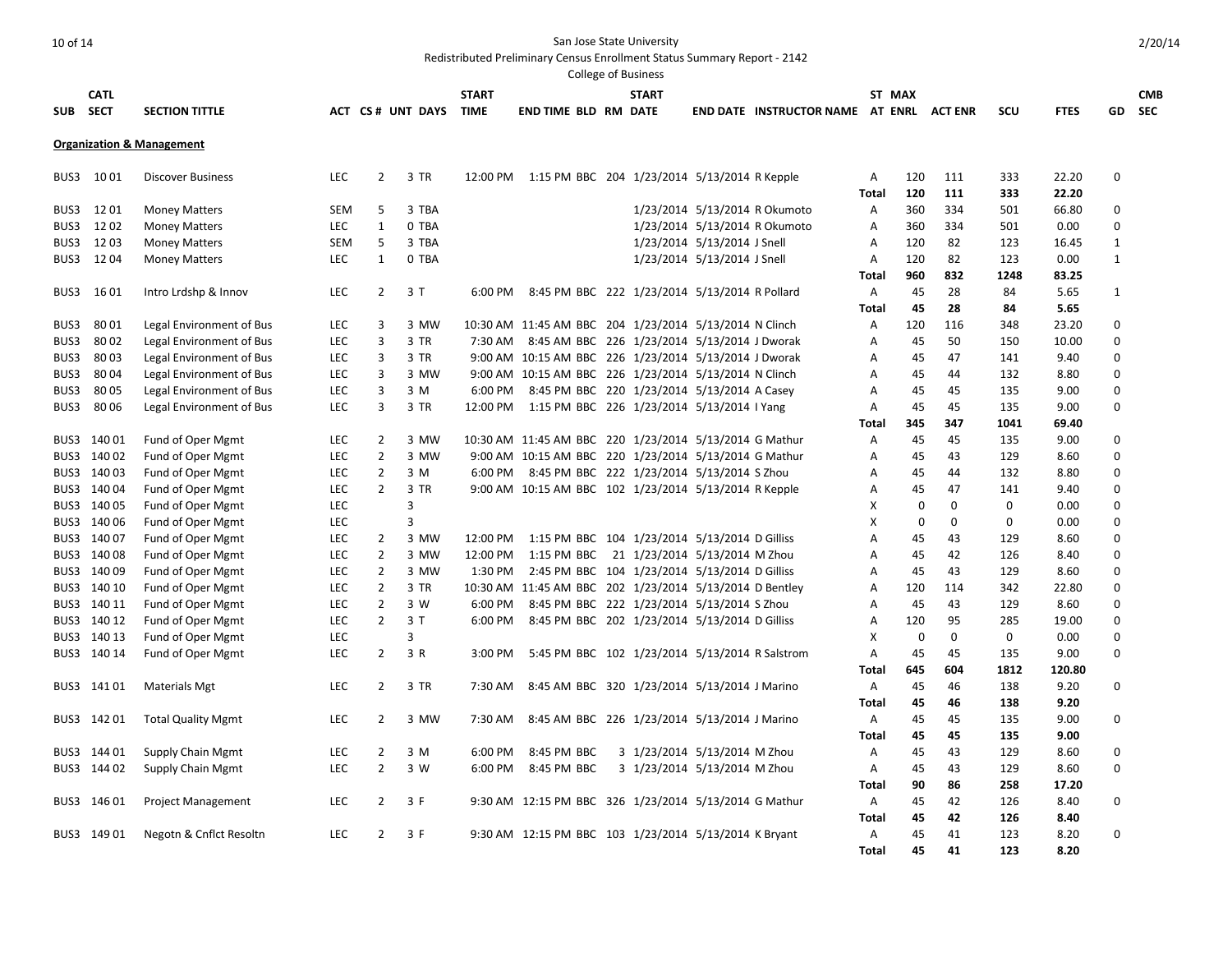# Redistributed Preliminary Census Enrollment Status Summary Report - 2142 College of Business

| <b>CATL</b>                |                                            |            |                                  |                  | <b>START</b> |                                                                                                           | <b>START</b> |                                                 |                | ST MAX    |             |            |               |                      | <b>CMB</b> |
|----------------------------|--------------------------------------------|------------|----------------------------------|------------------|--------------|-----------------------------------------------------------------------------------------------------------|--------------|-------------------------------------------------|----------------|-----------|-------------|------------|---------------|----------------------|------------|
| SUB SECT                   | <b>SECTION TITTLE</b>                      |            |                                  | ACT CS# UNT DAYS | <b>TIME</b>  | <b>END TIME BLD RM DATE</b>                                                                               |              | END DATE INSTRUCTOR NAME AT ENRL ACT ENR        |                |           |             | scu        | <b>FTES</b>   | GD                   | <b>SEC</b> |
| BUS3 150 01                | Fund of HR Mgmt                            | <b>LEC</b> | $\overline{2}$                   | 3 MW             |              | 12:00 PM 1:15 PM BBC 226 1/23/2014 5/13/2014 R Partridge                                                  |              |                                                 | A              | 45        | 45          | 135        | 9.00          | $\Omega$             |            |
| BUS3 150 02                | Fund of HR Mgmt                            | LEC        | $\overline{2}$                   | 3 MW             | 1:30 PM      | 2:45 PM BBC 226 1/23/2014 5/13/2014 R Partridge                                                           |              |                                                 | Α              | 45        | 45          | 135        | 9.00          | $\mathbf 0$          |            |
| BUS3 15003                 | Fund of HR Mgmt                            | <b>LEC</b> |                                  | 3                |              |                                                                                                           |              |                                                 | X              | 0         | $\mathbf 0$ | 0          | 0.00          | 0                    |            |
| BUS3 150 04                | Fund of HR Mgmt                            | LEC        | $\overline{2}$                   | 3 W              | 6:00 PM      | 8:45 PM BBC 22 1/23/2014 5/13/2014 J Torne                                                                |              |                                                 | A              | 45        | 32          | 96         | 6.40          | 0                    |            |
|                            |                                            |            |                                  |                  |              |                                                                                                           |              |                                                 | Total          | 135       | 122         | 366        | 24.40         |                      |            |
| BUS3 15101                 | Labor Relations                            | <b>LEC</b> | $\overline{2}$                   | 3 R              |              | 6:00 PM 8:45 PM BBC 226 1/23/2014 5/13/2014 N Long                                                        |              |                                                 | Α              | 45        | 19          | 57         | 3.80          | $\Omega$             |            |
|                            |                                            |            |                                  |                  |              |                                                                                                           |              |                                                 | Total          | 45        | 19          | 57         | 3.80          |                      |            |
| BUS3 15201                 | <b>HR Info Systems</b>                     | <b>SEM</b> | 5                                | 3 TR             |              | 9:00 AM 10:15 AM BBC 301 1/23/2014 5/13/2014 N Da Silva                                                   |              |                                                 | A              | 45        | 42          | 126        | 8.40          | $\mathbf 0$          |            |
|                            |                                            |            |                                  |                  |              |                                                                                                           |              |                                                 | Total          | 45        | 42          | 126        | 8.40          |                      |            |
| BUS3 153 01                | <b>Mgmt of Diversity</b>                   | LEC        | $\overline{2}$                   | 3 MW             | 3:00 PM      | 4:15 PM BBC 226 1/23/2014 5/13/2014 R Partridge                                                           |              |                                                 | Α              | 45        | 31          | 93         | 6.20          | 0                    |            |
|                            |                                            |            |                                  |                  |              |                                                                                                           |              |                                                 | Total          | 45        | 31          | 93         | 6.20          |                      |            |
| BUS3 154 01                | Wkfrce Plan Staff & Train                  | LEC        | $\overline{2}$                   | 3 R              | 6:00 PM      | 8:45 PM BBC 104 1/23/2014 5/13/2014 M Norman                                                              |              |                                                 | Α              | 45        | 45          | 135        | 9.00          | $\mathbf 0$          |            |
|                            |                                            |            |                                  |                  |              |                                                                                                           |              |                                                 | Total          | 45        | 45          | 135        | 9.00          |                      |            |
| BUS3 15701                 | Legal Issues in Hrm                        | LEC        | 2                                | 3 T              | 6:00 PM      | 8:45 PM BBC 102 1/23/2014 5/13/2014 S Malos                                                               |              |                                                 | Α              | 45        | 35          | 105        | 7.00          | 0                    |            |
|                            |                                            |            |                                  |                  |              |                                                                                                           |              |                                                 | Total          | 45        | 35          | 105        | 7.00          |                      |            |
| BUS3 158 01                | Compensatn & Rewd Sys                      | <b>LEC</b> | $\overline{2}$                   | 3 R              | 3:00 PM      | 5:45 PM BBC 21 1/23/2014 5/13/2014 T Brown                                                                |              |                                                 | Α              | 45        | 45          | 135        | 9.25          | 5                    |            |
|                            |                                            |            |                                  |                  |              |                                                                                                           |              |                                                 | <b>Total</b>   | 45        | 45          | 135        | 9.25          |                      |            |
| BUS3 159 01                | Senior Sem in HRM                          | <b>SEM</b> | 5                                | 3 W              | 6:00 PM      | 8:45 PM BBC 102 1/23/2014 5/13/2014 S Malos                                                               |              |                                                 | A              | 45        | 44          | 132        | 8.80          | $\mathbf 0$          |            |
|                            |                                            |            |                                  |                  |              |                                                                                                           |              |                                                 | Total          | 45        | 44          | 132        | 8.80          |                      |            |
| BUS3 160 01                | Fund Mgmt & Org Beh                        | <b>LEC</b> | $\overline{2}$                   | 3 TR             | 7:30 AM      | 8:45 AM BBC 102 1/23/2014 5/13/2014 S Francis                                                             |              |                                                 | Α              | 45        | 40          | 120        | 8.00          | 0                    |            |
| BUS3 160 02                | Fund Mgmt & Org Beh                        | <b>LEC</b> | $\overline{2}$                   | 3 M              | 6:00 PM      | 8:45 PM BBC 104 1/23/2014 5/13/2014 P Wells                                                               |              |                                                 | A              | 45        | 47          | 141        | 9.45          | $\mathbf{1}$         |            |
| BUS3 160 03                | Fund Mgmt & Org Beh                        | LEC        | $\overline{2}$                   | 3 MW             | 12:00 PM     | 1:15 PM BBC 202 1/23/2014 5/13/2014 M Virick                                                              |              |                                                 | Α              | 120       | 118         | 354        | 23.60         | $\Omega$             |            |
| BUS3 160 04                | Fund Mgmt & Org Beh                        | LEC        | $\overline{2}$                   | 3 MW             | 1:30 PM      | 2:45 PM BBC 103 1/23/2014 5/13/2014 D Hover                                                               |              |                                                 | A              | 45        | 43          | 129        | 8.60          | $\Omega$             |            |
| BUS3 160 05                | Fund Mgmt & Org Beh                        | LEC        | 2                                | 3 MW             | 3:00 PM      | 4:15 PM BBC 220 1/23/2014 5/13/2014 R Roman                                                               |              |                                                 | A              | 45        | 44          | 132        | 8.80          | $\Omega$             |            |
| BUS3 160 06                | Fund Mgmt & Org Beh                        | LEC        | $\overline{2}$                   | 3 TR             | 12:00 PM     | 1:15 PM BBC 21 1/23/2014 5/13/2014 H Boschken                                                             |              |                                                 | Α              | 45        | 39          | 117        | 7.80          | $\Omega$             |            |
| BUS3 160 07                | Fund Mgmt & Org Beh                        | <b>LEC</b> | $\overline{2}$                   | 3 TR             | 1:30 PM      | 2:45 PM BBC 21 1/23/2014 5/13/2014 H Boschken                                                             |              |                                                 | A              | 45        | 27          | 81         | 5.40          | $\Omega$             |            |
| BUS3 16008                 | Fund Mgmt & Org Beh                        | LEC        | $\overline{2}$                   | 3 MW             |              | 10:30 AM 11:45 AM BBC 326 1/23/2014 5/13/2014 D Hover                                                     |              |                                                 | Α              | 45        | 45          | 135        | 9.00          | $\mathbf 0$          |            |
| BUS3 160 09                | Fund Mgmt & Org Beh                        | LEC        | $\overline{2}$<br>$\overline{2}$ | 3 W<br>3T        | 6:00 PM      | 8:45 PM BBC 323 1/23/2014 5/13/2014 P Wells                                                               |              |                                                 | A              | 45        | 42          | 126<br>132 | 8.40          | $\Omega$<br>$\Omega$ |            |
| BUS3 160 10                | Fund Mgmt & Org Beh                        | <b>LEC</b> | $\overline{2}$                   |                  | 6:00 PM      | 8:45 PM BBC 323 1/23/2014 5/13/2014 P Wells                                                               |              |                                                 | A              | 45        | 44          |            | 8.80          | $\Omega$             |            |
| BUS3 160 11<br>BUS3 160 12 | Fund Mgmt & Org Beh<br>Fund Mgmt & Org Beh | LEC<br>LEC | $\overline{2}$                   | 3 TR<br>3 R      | 6:00 PM      | 10:30 AM 11:45 AM BBC 204 1/23/2014 5/13/2014 N Da Silva<br>8:45 PM BBC 224 1/23/2014 5/13/2014 R Blitzer |              |                                                 | Α<br>A         | 120<br>45 | 120<br>43   | 360<br>129 | 24.00<br>8.60 | 0                    |            |
|                            |                                            |            |                                  |                  |              |                                                                                                           |              |                                                 | Total          | 690       | 652         | 1956       | 130.45        |                      |            |
|                            | BUS3 161A 01 Applied Org Behavr            | <b>SEM</b> | 5                                | 3 TR             |              | 10:30 AM 11:45 AM BBC 326 1/23/2014 5/13/2014 C Phipps                                                    |              |                                                 | Α              | 45        | 42          | 126        | 8.40          | $\mathbf 0$          |            |
|                            | BUS3 161A 02 Applied Org Behavr            | SEM        | 5                                | 3 TR             | 1:30 PM      | 2:45 PM BBC 323 1/23/2014 5/13/2014 C Phipps                                                              |              |                                                 | A              | 45        | 41          | 123        | 8.25          | $\mathbf{1}$         |            |
|                            | BUS3 161A 03 Applied Org Behavr            | SEM        | 5                                | 3T               | 6:00 PM      | 8:45 PM BBC 226 1/23/2014 5/13/2014 A Musgrave                                                            |              |                                                 | Α              | 45        | 16          | 48         | 3.20          | 0                    |            |
|                            |                                            |            |                                  |                  |              |                                                                                                           |              |                                                 | Total          | 135       | 99          | 297        | 19.85         |                      |            |
|                            | BUS3 161B 01 Org Theory, Design & Change   | <b>LEC</b> | $\overline{2}$                   | 3 R              | 6:00 PM      | 8:45 PM BBC 222 1/23/2014 5/13/2014 R Pollard                                                             |              |                                                 | Α              | 45        | 45          | 135        | 9.00          | $\Omega$             |            |
|                            | BUS3 161B 02 Org Theory, Design & Change   | LEC        | $\overline{2}$                   | 3 M              | 3:00 PM      | 5:45 PM BBC 102 1/23/2014 5/13/2014 R Pollard                                                             |              |                                                 | A              | 45        | 48          | 144        | 9.60          | $\Omega$             |            |
|                            | BUS3 161B 03 Org Theory, Design & Change   | LEC        | 2                                | 3 M              | 6:00 PM      | 8:45 PM BBC 323 1/23/2014 5/13/2014 R Pollard                                                             |              |                                                 | A              | 45        | 41          | 123        | 8.20          | $\mathbf 0$          |            |
|                            |                                            |            |                                  |                  |              |                                                                                                           |              |                                                 | Total          | 135       | 134         | 402        | 26.80         |                      |            |
| BUS3 162 01                | Intl & Compar Mgmt                         | LEC        | $\overline{2}$                   | 3 W              | 3:00 PM      |                                                                                                           |              | 5:45 PM BBC 104 1/23/2014 5/13/2014 W Van Hooff | Α              | 45        | 45          | 135        | 9.00          | 0                    |            |
| BUS3 162 02                | Intl & Compar Mgmt                         | LEC        |                                  | 3                |              |                                                                                                           |              |                                                 | X              | 0         | $\mathbf 0$ | 0          | 0.00          | $\Omega$             |            |
| BUS3 162 03                | Intl & Compar Mgmt                         | <b>LEC</b> | $\overline{2}$                   | 3 R              | 6:00 PM      | 8:45 PM BBC 102 1/23/2014 5/13/2014 W Van Hooff                                                           |              |                                                 | $\overline{A}$ | 45        | 43          | 129        | 8.60          | $\Omega$             |            |
| BUS3 162 04                | Intl & Compar Mgmt                         | LEC        | $\overline{2}$                   | 3 TR             | 1:30 PM      | 2:45 PM BBC 104 1/23/2014 5/13/2014 W Van Hooff                                                           |              |                                                 | A              | 45        | 45          | 135        | 9.00          | $\Omega$             |            |
|                            |                                            |            |                                  |                  |              |                                                                                                           |              |                                                 |                |           |             |            |               |                      |            |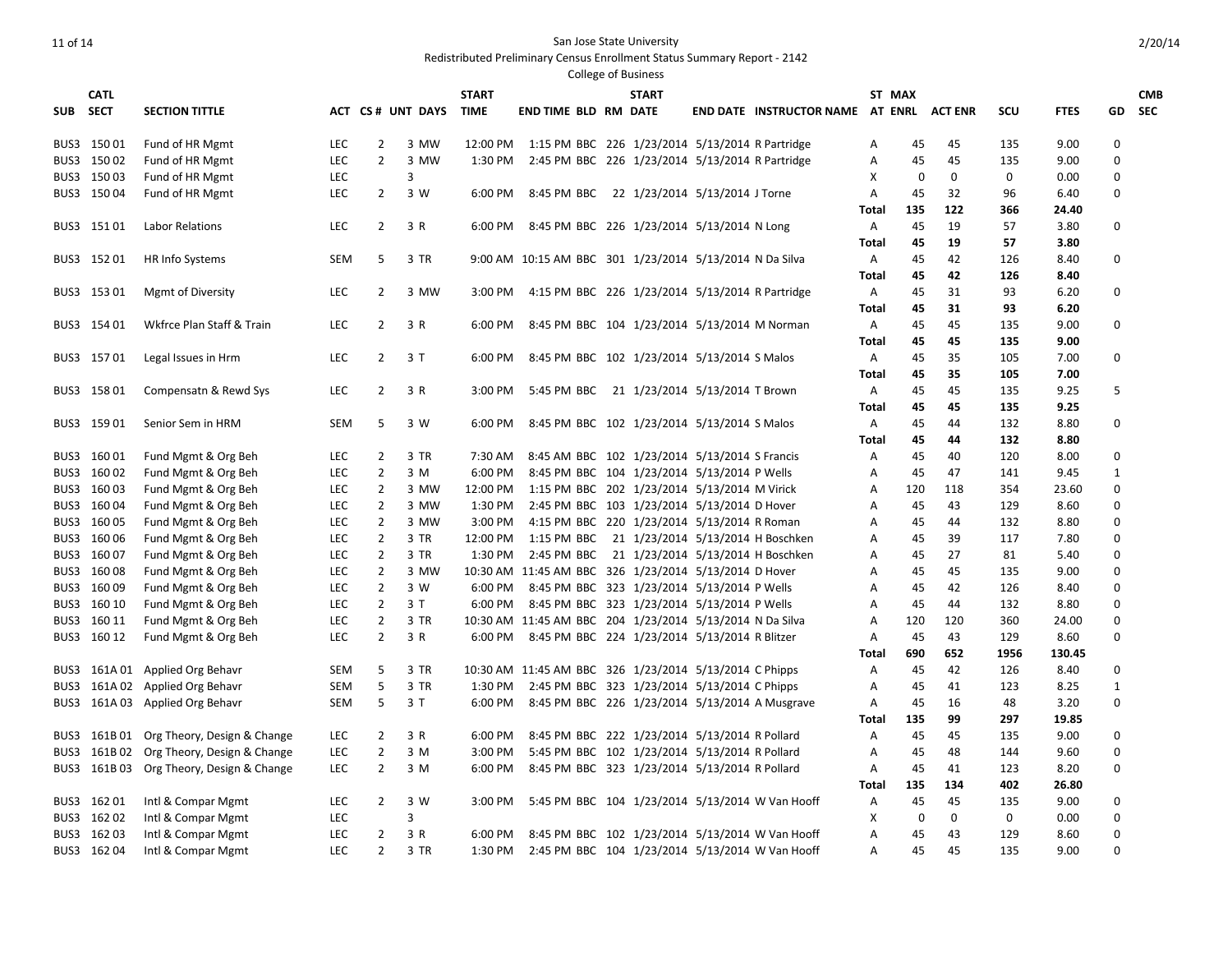Redistributed Preliminary Census Enrollment Status Summary Report - 2142

|          | <b>CATL</b>        |                                 |            |                |                        | <b>START</b> |                                                         | <b>START</b> |                                |                                          | ST MAX         |             |                |                |             |              | <b>CMB</b> |
|----------|--------------------|---------------------------------|------------|----------------|------------------------|--------------|---------------------------------------------------------|--------------|--------------------------------|------------------------------------------|----------------|-------------|----------------|----------------|-------------|--------------|------------|
| SUB SECT |                    | <b>SECTION TITTLE</b>           |            |                | ACT CS # UNT DAYS TIME |              | <b>END TIME BLD RM DATE</b>                             |              |                                | END DATE INSTRUCTOR NAME AT ENRL ACT ENR |                |             |                | SCU            | <b>FTES</b> | GD           | <b>SEC</b> |
|          |                    |                                 |            |                |                        |              |                                                         |              |                                |                                          |                |             |                |                |             |              |            |
|          |                    |                                 |            |                |                        |              |                                                         |              |                                |                                          | Total          | 135         | 133            | 399            | 26.60       |              |            |
|          | BUS3 166 01        | Bus, Govt, Society              | LEC        | $\overline{2}$ | 3 TR                   |              | 10:30 AM 11:45 AM BBC 102 1/23/2014 5/13/2014 R Stross  |              |                                |                                          | Α              | 45          | 43             | 129            | 8.60        | $\mathbf 0$  |            |
|          | BUS3 166 02        | Bus, Govt, Society              | LEC        | $\overline{2}$ | 3 TBA                  |              |                                                         |              | 1/23/2014 5/13/2014 R Stross   |                                          | Α              | 45          | 40             | 120            | 8.00        | $\mathbf 0$  |            |
|          | BUS3 166 03        | Bus, Govt, Society              | <b>LEC</b> | $\overline{2}$ | 3 TBA                  |              |                                                         |              | 1/23/2014 5/13/2014 R Stross   |                                          | A              | 45          | 32             | 96             | 6.40        | $\Omega$     |            |
|          | BUS3 166 04        | Bus, Govt, Society              | <b>LEC</b> | $\overline{2}$ | 3 MW                   |              | 1:30 PM 2:45 PM BBC 220 1/23/2014 5/13/2014 R Roman     |              |                                |                                          | Α              | 45          | 44             | 132            | 8.80        | $\mathbf 0$  |            |
|          |                    |                                 |            |                |                        |              |                                                         |              |                                |                                          | Total          | 180         | 159            | 477            | 31.80       |              |            |
| BUS3     |                    | 169B 01 Honors Seminar          | <b>LEC</b> | $\overline{2}$ | 3 M                    |              | 4:30 PM 7:15 PM BBC 302 1/23/2014 5/13/2014 A Basu      |              |                                |                                          | A              | 40          | 16             | 48             | 3.20        | $\mathbf 0$  |            |
|          |                    |                                 |            |                |                        |              |                                                         |              |                                |                                          | Total          | 40          | 16             | 48             | 3.20        |              |            |
| BUS3     |                    | 180D 01 Indiv St Org Mgmt       | <b>SUP</b> | 36             | 3 TBA                  |              |                                                         |              | 1/23/2014 5/13/2014            |                                          | A              | $\mathbf 0$ | $\mathbf 0$    | 0              | 0.00        | 0            |            |
|          |                    | BUS3 180D 02 Indiv St Org Mgmt  | <b>SUP</b> | 36             | 1 TBA                  |              |                                                         |              | 1/23/2014 5/13/2014 A Osland   |                                          | A              | 10          | $\overline{2}$ | $\overline{2}$ | 0.13        | $\Omega$     |            |
| BUS3     |                    | 180D 03 Indiv St Org Mgmt       | <b>SUP</b> | 36             | 1 TBA                  |              |                                                         |              | 1/23/2014 5/13/2014 X Quan     |                                          | Α              | 10          | $\mathbf{1}$   | $\mathbf{1}$   | 0.07        | 0            |            |
| BUS3     |                    | 180D 04 Indiv St Org Mgmt       | <b>SUP</b> | 36             | 1 TBA                  |              |                                                         |              | 1/23/2014 5/13/2014 W Jiang    |                                          | A              | 10          | 0              | $\Omega$       | 0.00        | $\mathbf 0$  |            |
|          |                    | BUS3 180D 05 Indiv St Org Mgmt  | <b>SUP</b> | 36             | 1 TBA                  |              |                                                         |              | 1/23/2014 5/13/2014 W Jiang    |                                          | A              | 10          | 0              | $\Omega$       | 0.00        | $\Omega$     |            |
| BUS3     |                    | 180D 06 Indiv St Org Mgmt       | <b>SUP</b> | 36             | 3 TBA                  |              |                                                         |              | 1/23/2014 5/13/2014 S Rodan    |                                          | $\overline{A}$ | 10          | $\overline{2}$ | 6              | 0.40        | $\Omega$     |            |
| BUS3     |                    | 180D 07 Indiv St Org Mgmt       | <b>SUP</b> | 36             | 3 TBA                  |              |                                                         |              | 1/23/2014 5/13/2014 R Pollard  |                                          | Α              | 10          | 8              | 24             | 1.60        | $\mathbf 0$  |            |
|          |                    | BUS3 180D 08 Indiv St Org Mgmt  | <b>SUP</b> | 36             | 2 TBA                  |              |                                                         |              | 1/23/2014 5/13/2014 W Jiang    |                                          | A              | 5           | $\mathbf 0$    | 0              | 0.00        | $\Omega$     |            |
|          |                    |                                 |            |                |                        |              |                                                         |              |                                |                                          | Total          | 65          | 13             | 33             | 2.20        |              |            |
|          | BUS3 18101         | Intro to Entrepreneurshp        | <b>LEC</b> | $\overline{2}$ | 3 MW                   |              | 1:30 PM 2:45 PM BBC 102 1/23/2014 5/13/2014 X Quan      |              |                                |                                          | Α              | 45          | 43             | 129            | 8.60        | 0            |            |
|          | BUS3 18102         | Intro to Entrepreneurshp        | <b>LEC</b> | $\overline{2}$ | 3 MW                   |              | 10:30 AM 11:45 AM BBC 226 1/23/2014 5/13/2014 X Quan    |              |                                |                                          | A              | 45          | 35             | 105            | 7.00        | $\mathbf 0$  |            |
|          |                    |                                 |            |                |                        |              |                                                         |              |                                |                                          | Total          | 90          | 78             | 234            | 15.60       |              |            |
|          | BUS3 18201         | <b>Bus Plan for New Venture</b> | LEC        | 2              | 3 M                    | 6:00 PM      | 8:45 PM BBC 226 1/23/2014 5/13/2014 X Quan              |              |                                |                                          | Α              | 45          | 38             | 114            | 7.60        | 0            |            |
|          |                    |                                 |            |                |                        |              |                                                         |              |                                |                                          | Total          | 45          | 38             | 114            | 7.60        |              |            |
|          | BUS3 18301         | Global Entreneurship            | LEC        | $\overline{2}$ | 3 TR                   | 3:00 PM      | 4:15 PM BBC 226 1/23/2014 5/13/2014 A Musgrave          |              |                                |                                          | A              | 45          | 44             | 132            | 8.85        | $\mathbf{1}$ |            |
|          |                    |                                 |            |                |                        |              |                                                         |              |                                |                                          | Total          | 45          | 44             | 132            | 8.85        |              |            |
|          | BUS3 186H 01 E-Lab |                                 | <b>SEM</b> | 5              | 3 W                    | 6:00 PM      | 8:45 PM BBC 226 1/23/2014 5/13/2014 S Bennet            |              |                                |                                          | A              | 35          | 12             | 36             | 2.45        | 1            |            |
|          |                    |                                 |            |                |                        |              |                                                         |              |                                |                                          | Total          | 35          | 12             | 36             | 2.45        |              |            |
|          | BUS3 18701         | <b>Global Dimensn Bus</b>       | <b>LEC</b> | $\overline{2}$ | 3 TR                   | 1:30 PM      | 2:45 PM BBC 226 1/23/2014 5/13/2014 K Perry             |              |                                |                                          | Α              | 45          | 46             | 138            | 9.20        | $\mathbf 0$  |            |
|          | BUS3 18702         | <b>Global Dimensn Bus</b>       | LEC        | $\overline{2}$ | 3 R                    | 6:00 PM      | 8:45 PM BBC                                             |              | 3 1/23/2014 5/13/2014 R Kepple |                                          | Α              | 45          | 46             | 138            | 9.20        | $\Omega$     |            |
|          | BUS3 18703         | Global Dimensn Bus              | LEC        | $\overline{2}$ | 3 TBA                  |              |                                                         |              | 1/23/2014 5/13/2014 A Rao      |                                          | Α              | 120         | 101            | 303            | 20.20       | $\Omega$     |            |
|          | BUS3 18704         | <b>Global Dimensn Bus</b>       | LEC        | $\overline{2}$ | 3 TR                   |              | 9:00 AM 10:15 AM BBC 202 1/23/2014 5/13/2014 S Francis  |              |                                |                                          | Α              | 120         | 116            | 348            | 23.20       | $\Omega$     |            |
|          | BUS3 18705         | <b>Global Dimensn Bus</b>       | <b>LEC</b> | $\overline{2}$ | 3 W                    |              | 6:00 PM 8:45 PM BBC 220 1/23/2014 5/13/2014 K Perry     |              |                                |                                          | A              | 45          | 46             | 138            | 9.20        | $\Omega$     |            |
|          | BUS3 18706         | <b>Global Dimensn Bus</b>       | LEC        | $\overline{2}$ | 3 TBA                  |              |                                                         |              | 1/23/2014 5/13/2014 A Osland   |                                          | A              | 45          | 45             | 135            | 9.00        | $\Omega$     |            |
|          | BUS3 18707         | <b>Global Dimensn Bus</b>       | LEC        | $\overline{2}$ | 3 TBA                  |              |                                                         |              | 1/23/2014 5/13/2014 A Osland   |                                          | Α              | 45          | 45             | 135            | 9.00        | $\mathbf 0$  |            |
|          | BUS3 18708         | <b>Global Dimensn Bus</b>       | LEC        | $\overline{2}$ | 3 M                    |              | 3:00 PM 5:45 PM BBC 326 1/23/2014 5/13/2014 A Rao       |              |                                |                                          | A              | 45          | 45             | 135            | 9.00        | $\Omega$     |            |
|          | BUS3 18709         | <b>Global Dimensn Bus</b>       | LEC        | $\overline{2}$ | 3 TBA                  |              |                                                         |              | 1/23/2014 5/13/2014 A Osland   |                                          | Α              | 45          | 45             | 135            | 9.00        | $\Omega$     |            |
|          | BUS3 18710         | <b>Global Dimensn Bus</b>       | <b>LEC</b> | $\overline{2}$ | 3 MW                   |              | 10:30 AM 11:45 AM BBC 302 1/23/2014 5/13/2014 T Kothari |              |                                |                                          | $\overline{A}$ | 45          | 45             | 135            | 9.00        | $\mathbf 0$  |            |
|          | BUS3 18711         | <b>Global Dimensn Bus</b>       | <b>LEC</b> | $\overline{2}$ | 3 MW                   |              | 12:00 PM 1:15 PM BBC 302 1/23/2014 5/13/2014 T Kothari  |              |                                |                                          | A              | 45          | 45             | 135            | 9.00        | 0            |            |
|          | BUS3 18712         | <b>Global Dimensn Bus</b>       | <b>LEC</b> | $\overline{2}$ | 3 MW                   |              | 9:00 AM 10:15 AM BBC 302 1/23/2014 5/13/2014 T Kothari  |              |                                |                                          | Α              | 45          | 45             | 135            | 9.00        | 0            |            |
|          |                    |                                 |            |                |                        |              |                                                         |              |                                |                                          | Total          | 690         | 670            | 2010           | 134.00      |              |            |
|          | BUS3 18901         | <b>Strategic Mgmt</b>           | <b>SEM</b> | 5              | 3T                     | 6:00 PM      | 8:45 PM BBC                                             |              | 3 1/23/2014 5/13/2014 R Wood   |                                          | A              | 40          | 39             | 117            | 7.80        | $\mathbf 0$  |            |
|          | BUS3 189 02        | <b>Strategic Mgmt</b>           | <b>SEM</b> | 5              | 3 MW                   |              | 1:30 PM 2:45 PM BBC 21 1/23/2014 5/13/2014 S Inamdar    |              |                                |                                          | Α              | 40          | 38             | 114            | 7.60        | 0            |            |
|          | BUS3 18903         | <b>Strategic Mgmt</b>           | <b>SEM</b> | 5              | 3 MW                   |              | 10:30 AM 11:45 AM BBC 102 1/23/2014 5/13/2014 T Shirley |              |                                |                                          | A              | 40          | 40             | 120            | 8.00        | $\mathbf 0$  |            |
|          | BUS3 18904         | <b>Strategic Mgmt</b>           | <b>SEM</b> | 5              | 3 MW                   | 3:00 PM      | 4:15 PM BBC 21 1/23/2014 5/13/2014 S Inamdar            |              |                                |                                          | A              | 40          | 39             | 117            | 7.80        | $\Omega$     |            |
|          | BUS3 189 05        | <b>Strategic Mgmt</b>           | <b>SEM</b> | 5              | 3 TR                   |              | 3:00 PM 4:15 PM BBC 326 1/23/2014 5/13/2014 R Wood      |              |                                |                                          | $\overline{A}$ | 40          | 40             | 120            | 8.00        | $\Omega$     |            |
|          |                    |                                 |            |                |                        |              |                                                         |              |                                |                                          |                |             |                |                |             |              |            |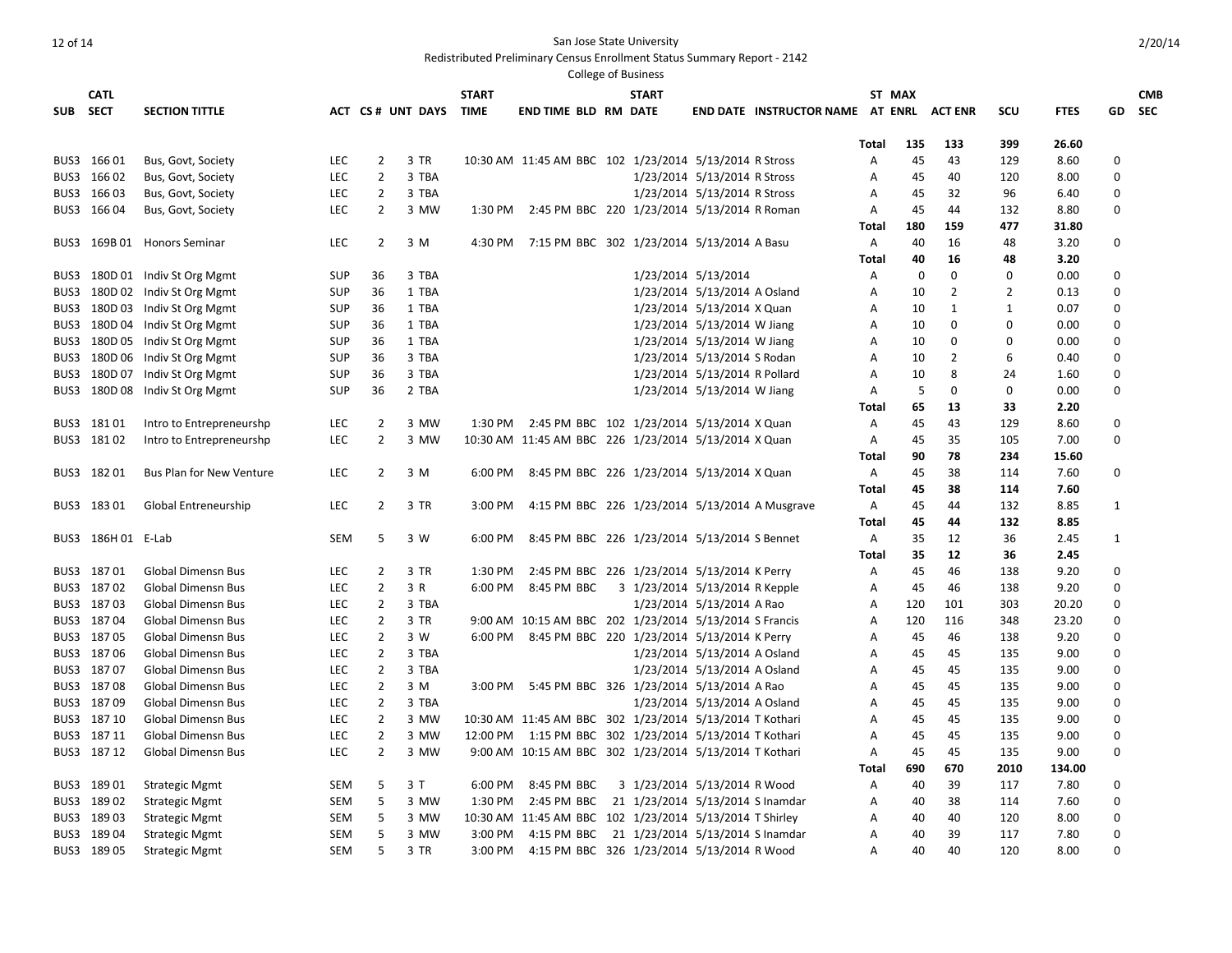| <b>College of Business</b>                 |             |                       |            |    |                  |              |                                                     |  |              |  |                                 |                |       |                |      |             |    |            |
|--------------------------------------------|-------------|-----------------------|------------|----|------------------|--------------|-----------------------------------------------------|--|--------------|--|---------------------------------|----------------|-------|----------------|------|-------------|----|------------|
|                                            | <b>CATL</b> |                       |            |    |                  | <b>START</b> |                                                     |  | <b>START</b> |  |                                 | ST MAX         |       |                |      |             |    | <b>CMB</b> |
| <b>SUB</b>                                 | <b>SECT</b> | <b>SECTION TITTLE</b> |            |    | ACT CS# UNT DAYS | TIME         | <b>END TIME BLD RM</b>                              |  | DATE         |  | <b>END DATE INSTRUCTOR NAME</b> | <b>AT ENRL</b> |       | <b>ACT ENR</b> | SCU  | <b>FTES</b> | GD | <b>SEC</b> |
| BUS3                                       | 18906       | <b>Strategic Mgmt</b> | SEM        | 5. | 3 TR             | 7:30 AM      | 8:45 AM BBC 326 1/23/2014 5/13/2014 C Wang          |  |              |  |                                 | A              | 40    | 40             | 120  | 8.00        | 0  |            |
| BUS3                                       | 18907       | <b>Strategic Mgmt</b> | <b>SEM</b> | 5. | 3 R              | 6:00 PM      | 8:45 PM BBC 323 1/23/2014 5/13/2014 L Gee           |  |              |  |                                 | A              | 40    | 41             | 123  | 8.20        | 0  |            |
| BUS3                                       | 18908       | <b>Strategic Mgmt</b> | <b>SEM</b> | 5. | 3 R              | 6:00 PM      | 8:45 PM BBC 130 1/23/2014 5/13/2014 R Wood          |  |              |  |                                 | A              | 40    | 40             | 120  | 8.00        | 0  |            |
| BUS3                                       | 18909       | <b>Strategic Mgmt</b> | <b>SEM</b> | 5  | 3 MW             | 12:00 PM     | 1:15 PM BBC 102 1/23/2014 5/13/2014 T Shirley       |  |              |  |                                 | A              | 40    | 42             | 126  | 8.40        | 0  |            |
| BUS3                                       | 189 10      | <b>Strategic Mgmt</b> | <b>SEM</b> | 5. | 3 TR             | 12:00 PM     | 1:15 PM BBC 326 1/23/2014 5/13/2014 C Wang          |  |              |  |                                 | A              | 40    | 38             | 114  | 7.60        | 0  |            |
|                                            | BUS3 189 11 | <b>Strategic Mgmt</b> | <b>SEM</b> | 5. | 3 W              | 6:00 PM      | 8:45 PM BBC 324 1/23/2014 5/13/2014 W Fruin         |  |              |  |                                 | А              | 44    | 44             | 132  | 8.80        | 0  |            |
| BUS3                                       | 189 12      | <b>Strategic Mgmt</b> | <b>SEM</b> | 5. | 3T               | 6:00 PM      | 8:45 PM BBC 130 1/23/2014 5/13/2014 S Inamdar       |  |              |  |                                 | A              | 40    | 36             | 108  | 7.25        |    |            |
|                                            | BUS3 189 13 | <b>Strategic Mgmt</b> | SEM        | 5. | 3 TR             |              | 9:00 AM 10:15 AM BBC 326 1/23/2014 5/13/2014 C Wang |  |              |  |                                 | A              | 40    | 41             | 123  | 8.20        | 0  |            |
|                                            | BUS3 189 14 | <b>Strategic Mgmt</b> | SEM        | 5. | 3 M              | 6:00 PM      | 8:45 PM BBC 130 1/23/2014 5/13/2014 W Fruin         |  |              |  |                                 | А              | 40    | 46             | 138  | 9.20        | 0  |            |
|                                            |             |                       |            |    |                  |              |                                                     |  |              |  |                                 | Total          | 564   | 564            | 1692 | 112.85      |    |            |
| <b>Organization &amp; Management Total</b> |             |                       |            |    |                  |              |                                                     |  |              |  | 5684                            | 5177           | 14277 | 952.40         |      |             |    |            |